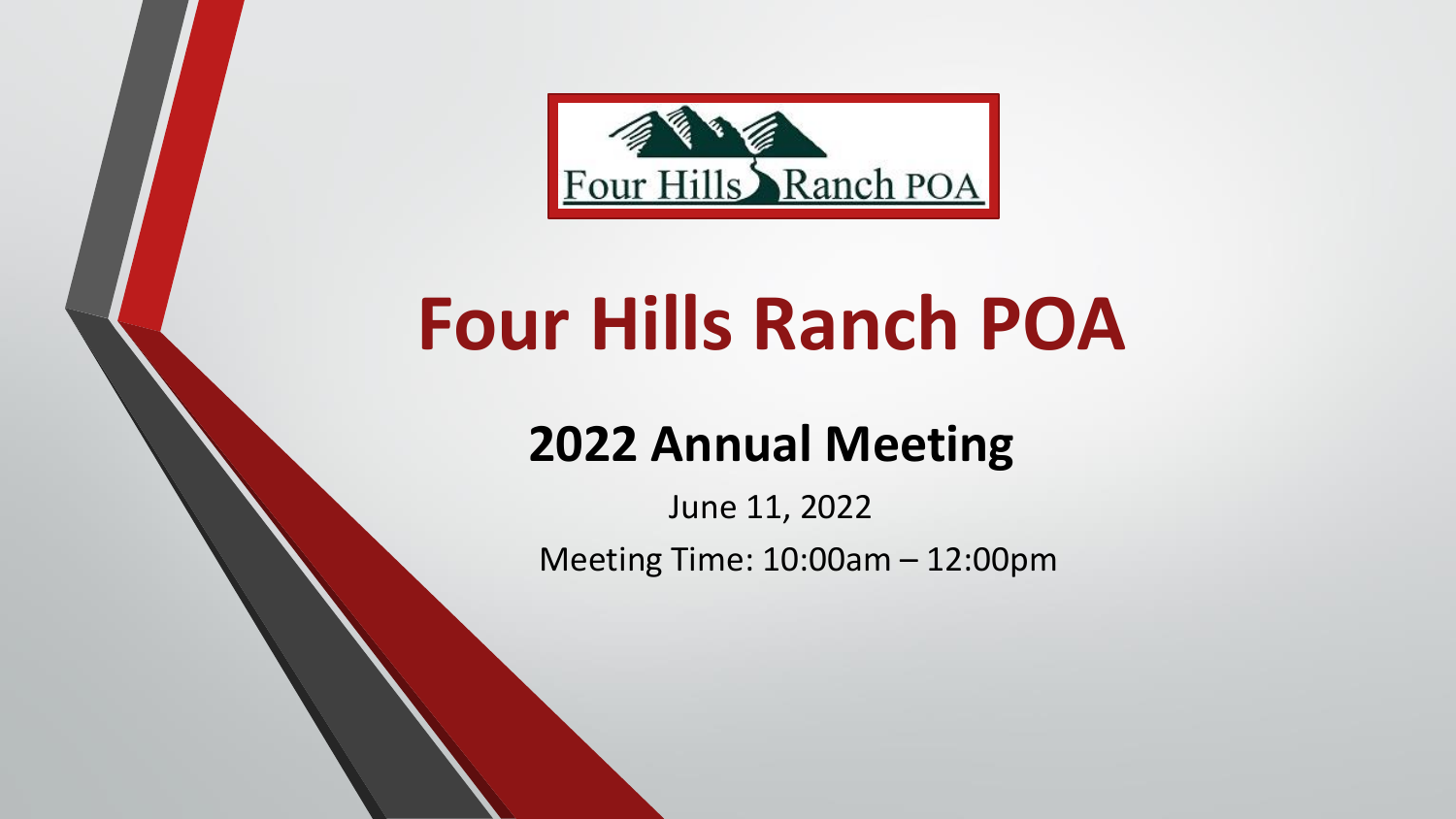## **AGENDA**

- Welcome & Introductions
- Demographics & Meetings
- Treasurer's Report
- ELECTION Results
- Roads Report
- Web Site
- Important Current Topics
- Announcements
- Member Participation
- Closing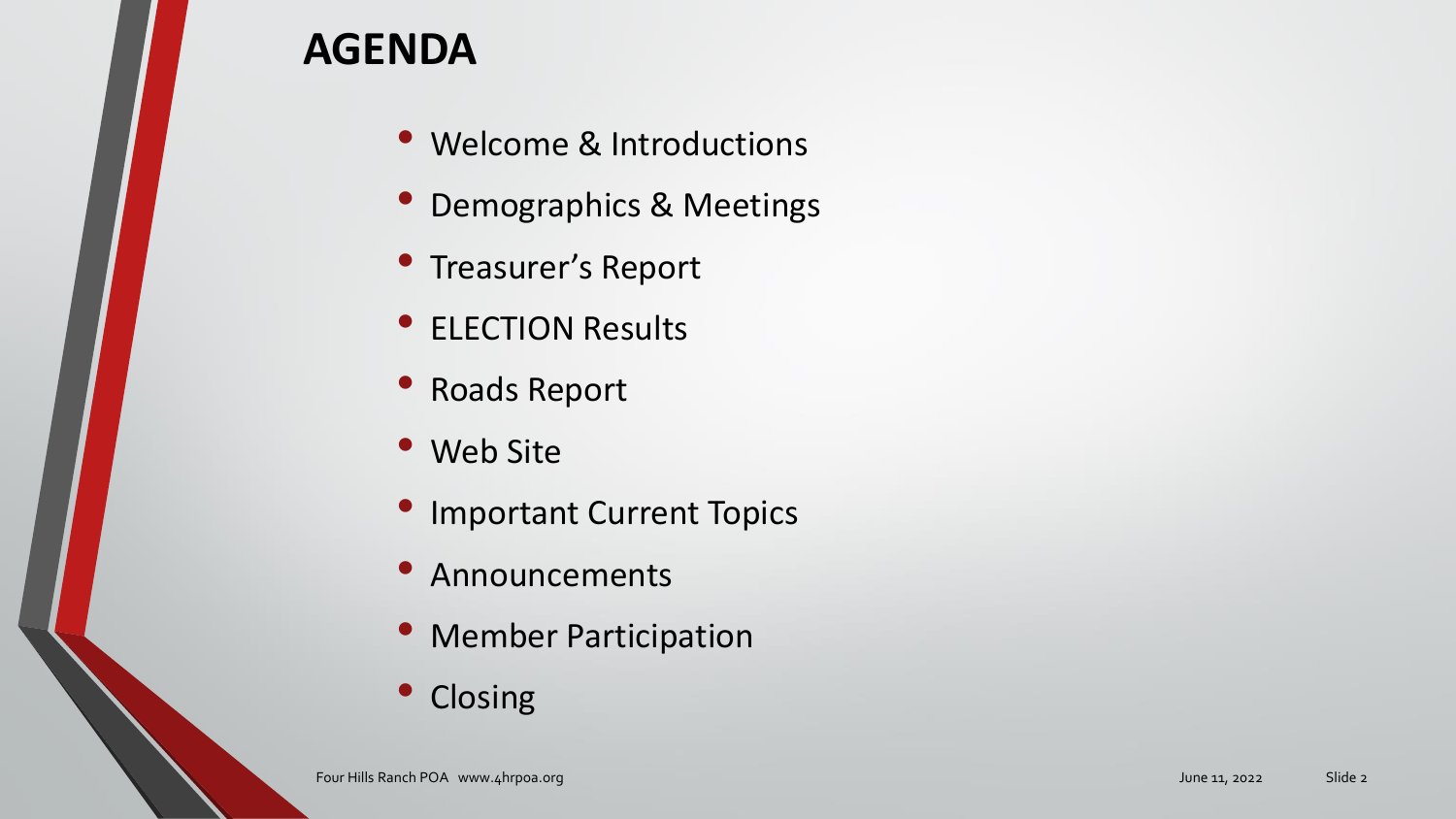## **Welcome & Introductions**

- Welcome to our 2022 Annual Meeting!  $\checkmark$  FINALLY - Back in person, and virtual
- Board Members
	- ✓President, **Thad Johnson**, *term expires this year*
	- ✓Vice-President, **Kim Shuey**, *term expires this year*
	- ✓Secretary Treasurer, **Dennis Van Roekel**, *term expires 2024*
	- ✓Member, **AnnMarie Bice**, *term expires this year*
	- ✓Appointed Member, **Tom Makofske**, *appointment expires this year*
		- Tom is the longest running member of the Board and an invaluable *contributor and steady hand at the wheel. He's been on the Board consistently for 15 years, since 2007*
		- *Thank-you, TOM!*

Four Hills Ranch POA www.4hrpoa.org June 11, 2022 Slide 3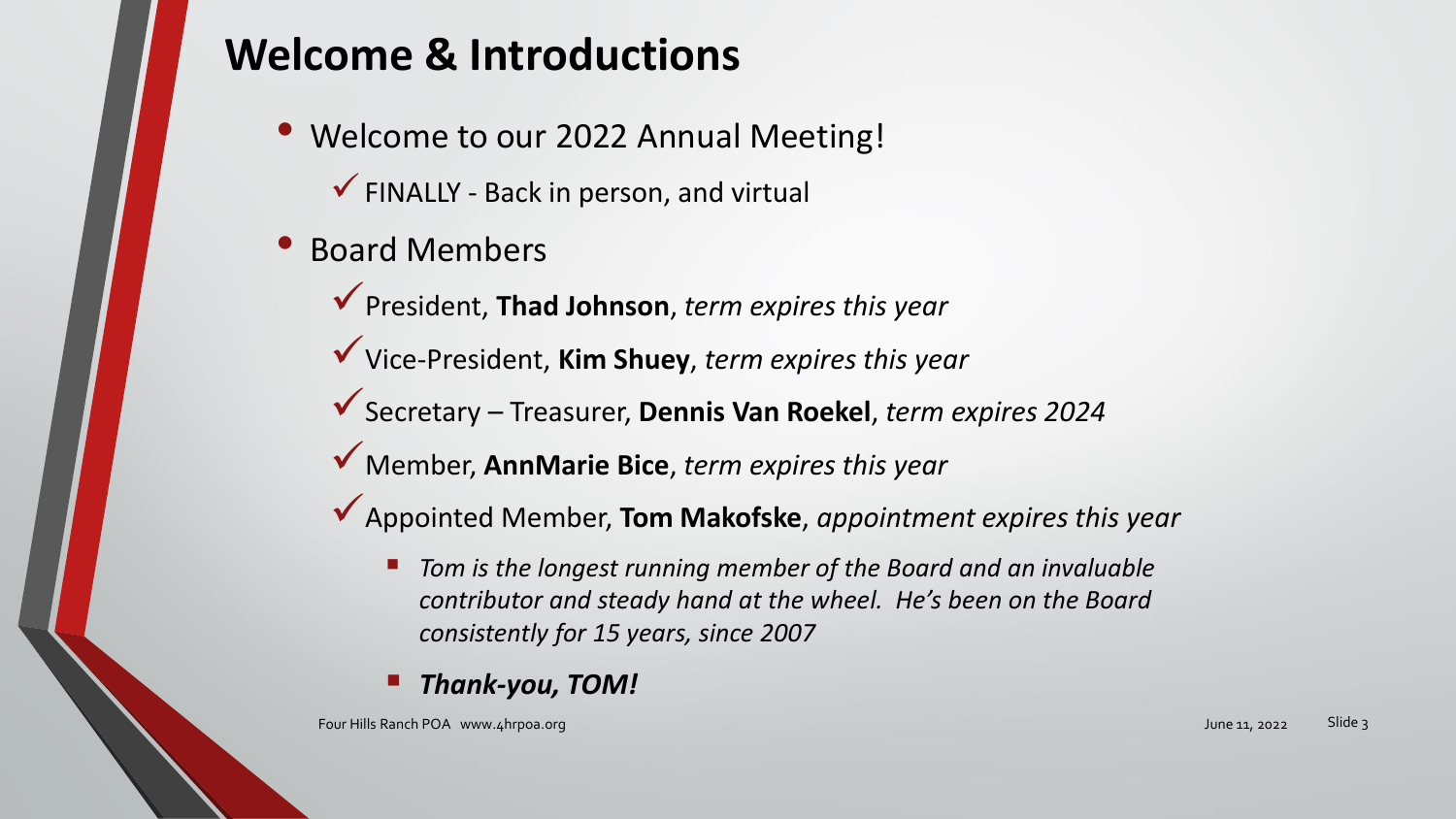## **Demographics & Meetings**

• POA & Membership

◆ 431 Owners, 509 parcels, up 6 parcels from last year

- ✓Owner Distribution
	- 53% from AZ
	- 24% from CA
	- 23% from other states and Canada
- $\checkmark$  Full Time Residents: 15 25, fluctuates annually
- Association Meeting Schedule
	- ◆ Annual Meeting, usually held early June, date selected by the Board
	- $\checkmark$  Board Meetings, usually, 1st or 2nd Saturday in June September December – March
		- *Any member can attend – send email to [board@4hrpoa.org](about:blank) for link a few days before the meeting.*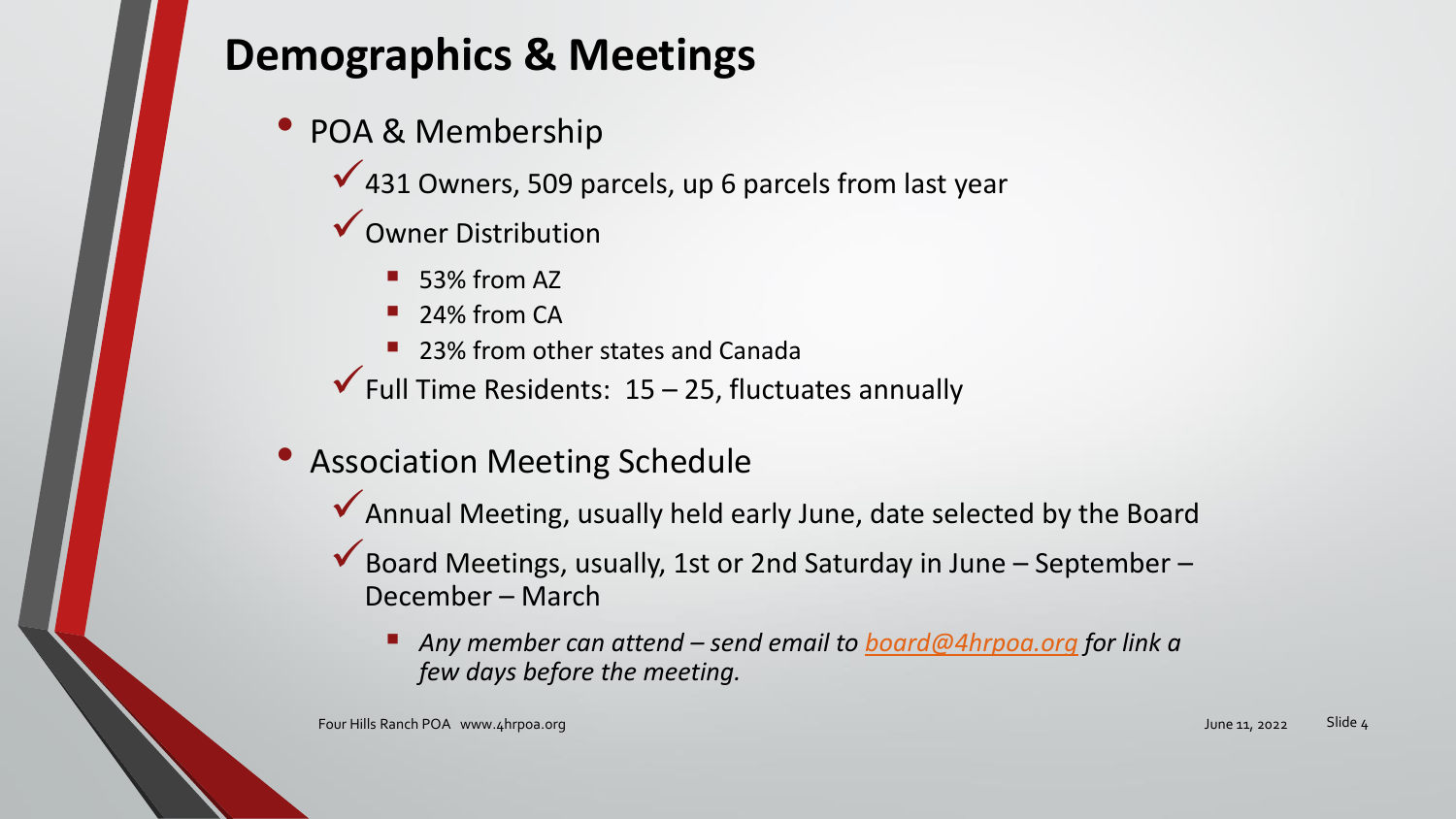## **High Country Fire & Rescue**

## • HCFR

- ✓Formed in 2008, currently has 3 fire engines, water tender, Command/EMS quick response vehicle, and rescue ambulance.
- $\checkmark$  Not tax-based supported by memberships (FHR \$5000/yr.)
- ✓**Fire Chief: Robert Trotter**. All women and men are volunteers
- Services Provided by HCFR
	- $\checkmark$  Available 24/7, 365 days a year
	- $\checkmark$  Average 200 250 calls per year
	- $\checkmark$  Fire suppression, wildland fire suppression, emergency medical services, injury accidents, and CPR training

## **Emergency - Call 911 Business - 928-635-9988**

Four Hills Ranch POA www.4hrpoa.org Slide 5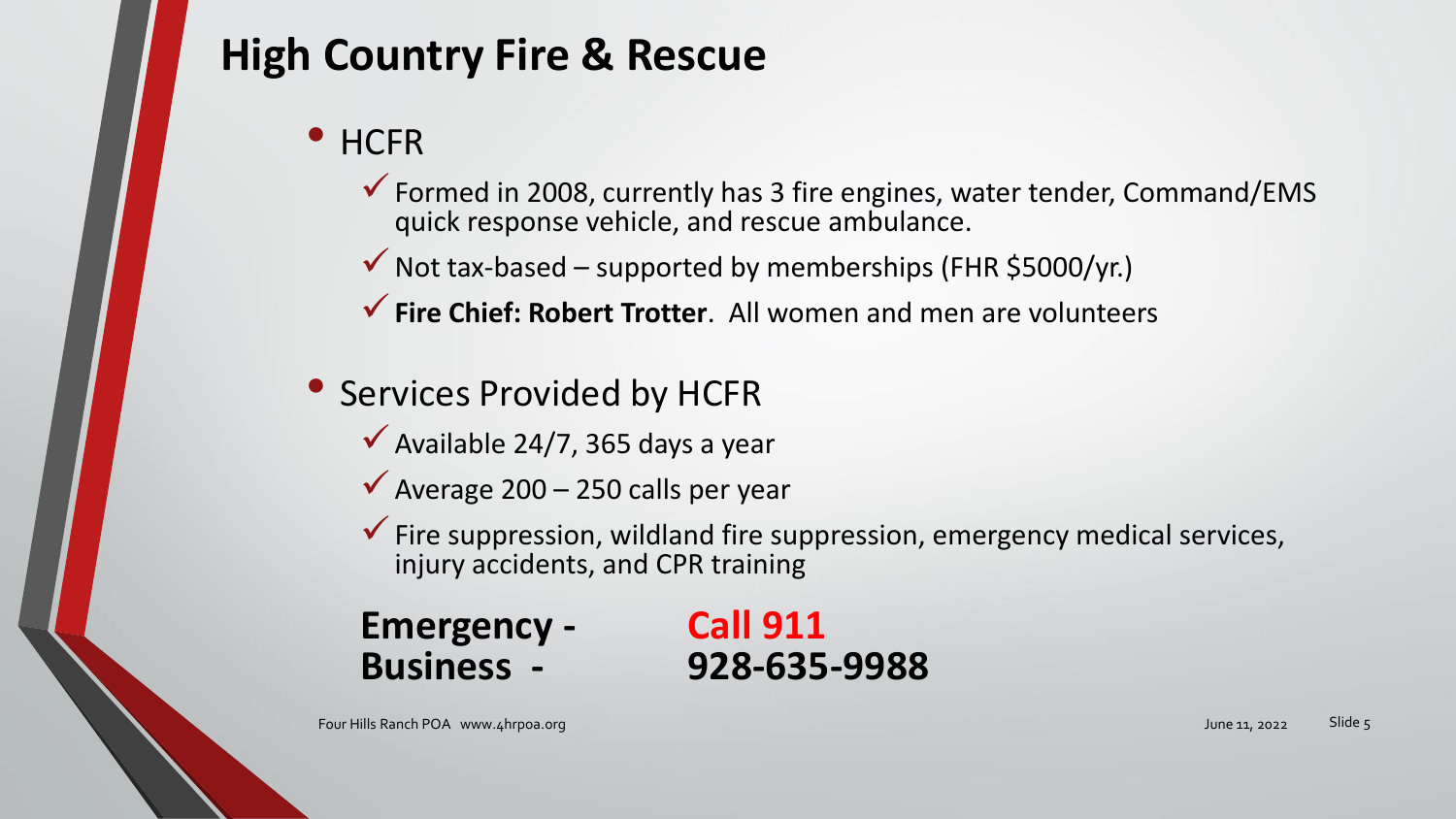## **Driving Tips**

Bouncing vehicle wheels create dust, reduce driving control and are the main cause of washboards. The best approach to driving on our roads is to take your time and enjoy the view –

- ◆ Minimize hard braking, especially around turns and at intersections; ideally, take your foot off the gas long before reaching a turn and intersection so you won't have to brake at all
- $\checkmark$  Go up steep hills slowly, and if you have it, use 4WD to improve uphill traction
- Keep your top speed to 30 MPH, you'll probably only add a 2-3 minutes to your trip through the ranch
- ◆ Slow down when approaching other vehicles traveling in the opposite direction; pass only if the vehicle in front of you pulls over

*The great thing about incorporating these tips into your driving is you'll save fuel, improve safety and your vehicle's suspension and air filter will last a lot longer.*

*Please remember, cattle, and other wildlife have the right of way!*

Four Hills Ranch POA www.4hrpoa.org June 11, 2022 Slide 6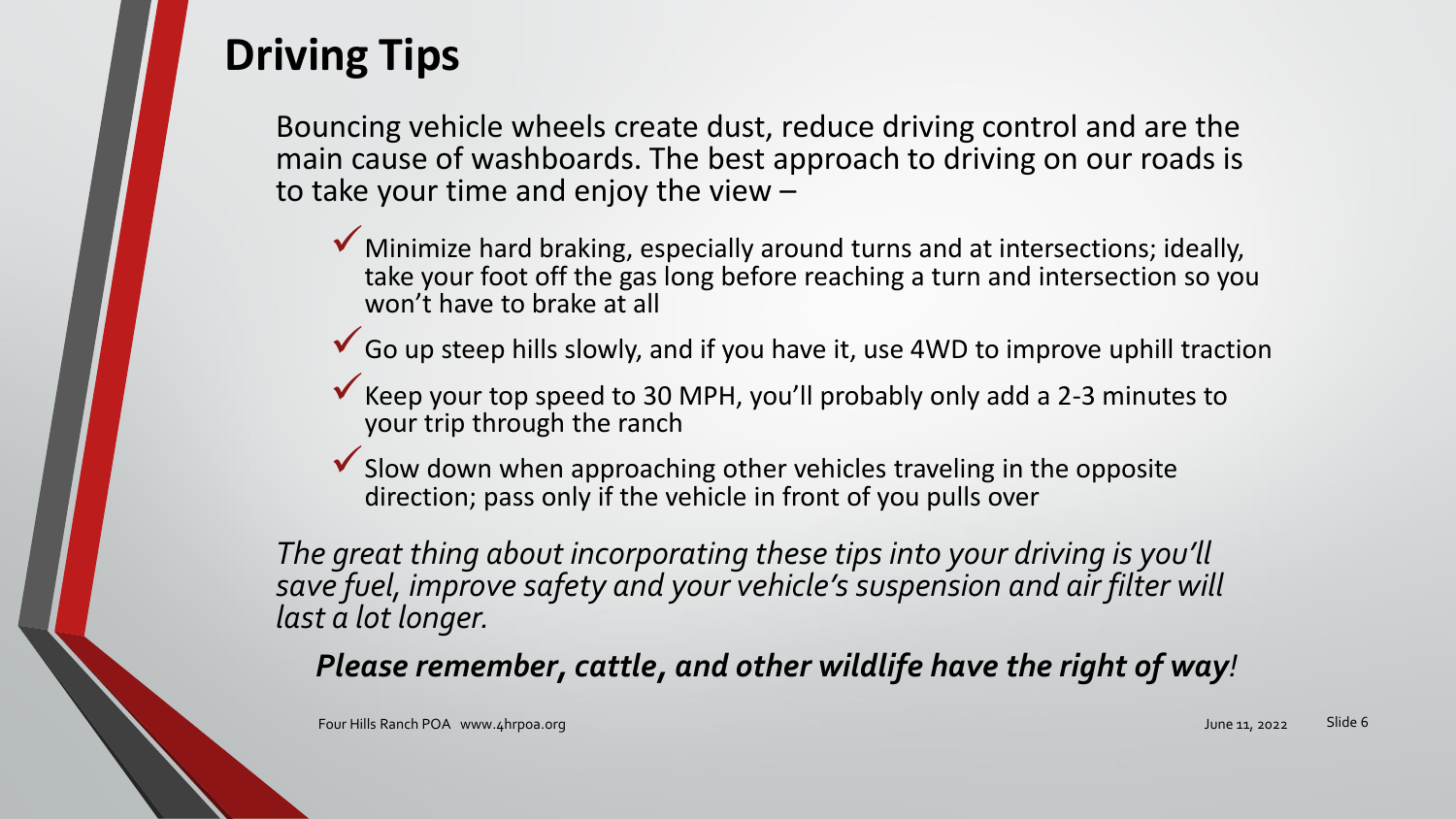

# **TREASURER'S REPORT**

## **2022 Annual Meeting**

June 11, 2022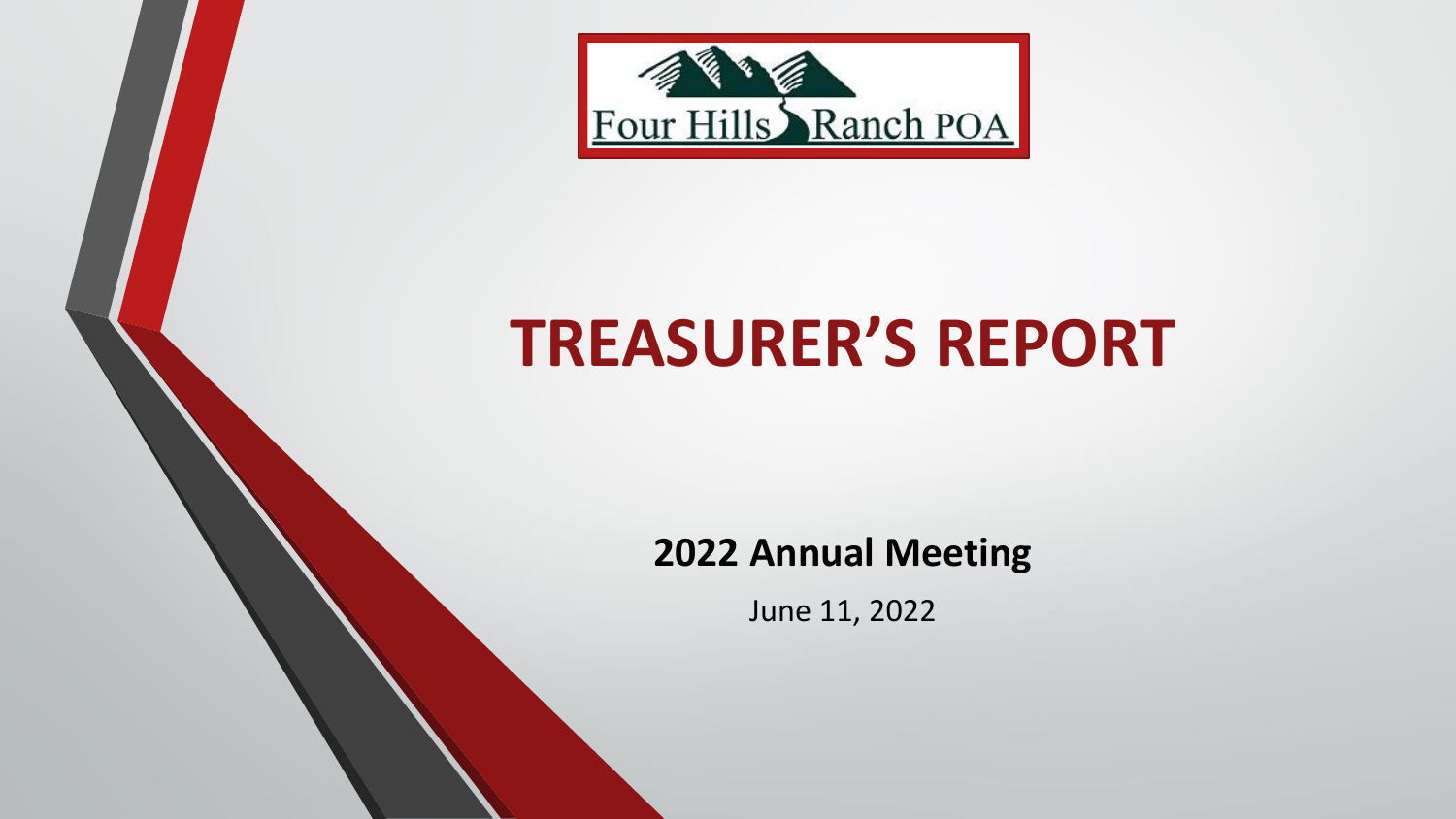## **Treasurer's Report**

• Financial Documents

✓**2021 – End of Year Financial Report – Posted on Website @ 4hrpoa.org**

- Report Topics
	- ✓Profit & Loss Statement (Cash)
	- ✓Balance Sheet (Accrual)
		- Accounts Receivable
	- ✓Account Balances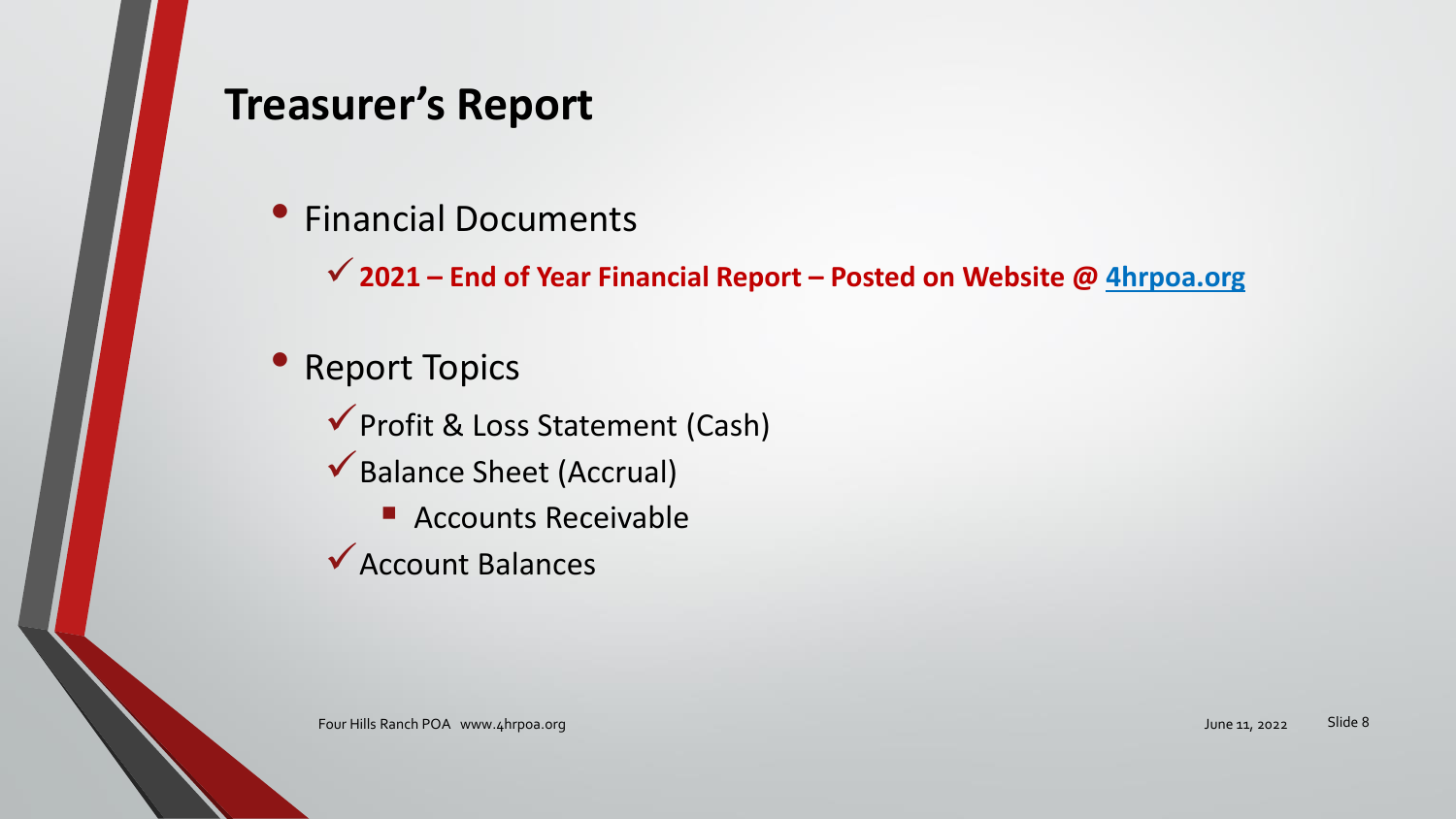## **Profit & Loss – Year End**

| <b>Cash Basis</b>                                                                                                                                                                                                                              | 12/31/19                                                                                                        | 12/31/20                                                                                                       | 12/31/21                                                                                                           |
|------------------------------------------------------------------------------------------------------------------------------------------------------------------------------------------------------------------------------------------------|-----------------------------------------------------------------------------------------------------------------|----------------------------------------------------------------------------------------------------------------|--------------------------------------------------------------------------------------------------------------------|
| <b>Total Income</b>                                                                                                                                                                                                                            | \$126,701.43                                                                                                    | \$124,084.60                                                                                                   | \$144,898.42                                                                                                       |
| <b>Expenses (Major Categories)</b>                                                                                                                                                                                                             |                                                                                                                 |                                                                                                                |                                                                                                                    |
| <b>Signs</b><br><b>High Country Fire &amp; Rescue</b><br><b>Liability Insurance</b><br><b>Meetings</b><br>Mailing, Postage, Printing<br><b>Professional Services</b><br>Road Maintenance/Repairs<br><b>All Other</b><br>(Mailboxes \$3,050.46) | $\zeta$<br>745.62<br>4,500.00<br>1,350.00<br>528.86<br>2,179.38<br>11,345.92<br>122,934.70<br>(97%)<br>4,132.53 | $\zeta$<br>133.91<br>4,500.00<br>1,097.00<br>0.00<br>2,623.87<br>13,141.60<br>(114%)<br>141,331.04<br>1,367.61 | $\mathsf{S}$<br>2,196.57<br>5,000.00<br>1,097.00<br>0.00<br>2,603.73<br>23,801.25<br>106,405.00<br>(73%)<br>755.40 |
| <b>Total Expenses</b>                                                                                                                                                                                                                          | $(117%)$ \$147,717.01                                                                                           | (132%)<br>\$164,195.03                                                                                         | \$141,858.95<br>(98%)                                                                                              |
| <b>Net</b>                                                                                                                                                                                                                                     | ( \$20, 967.15)                                                                                                 | $($ \$40,064.32 $)$                                                                                            | \$3,059.05                                                                                                         |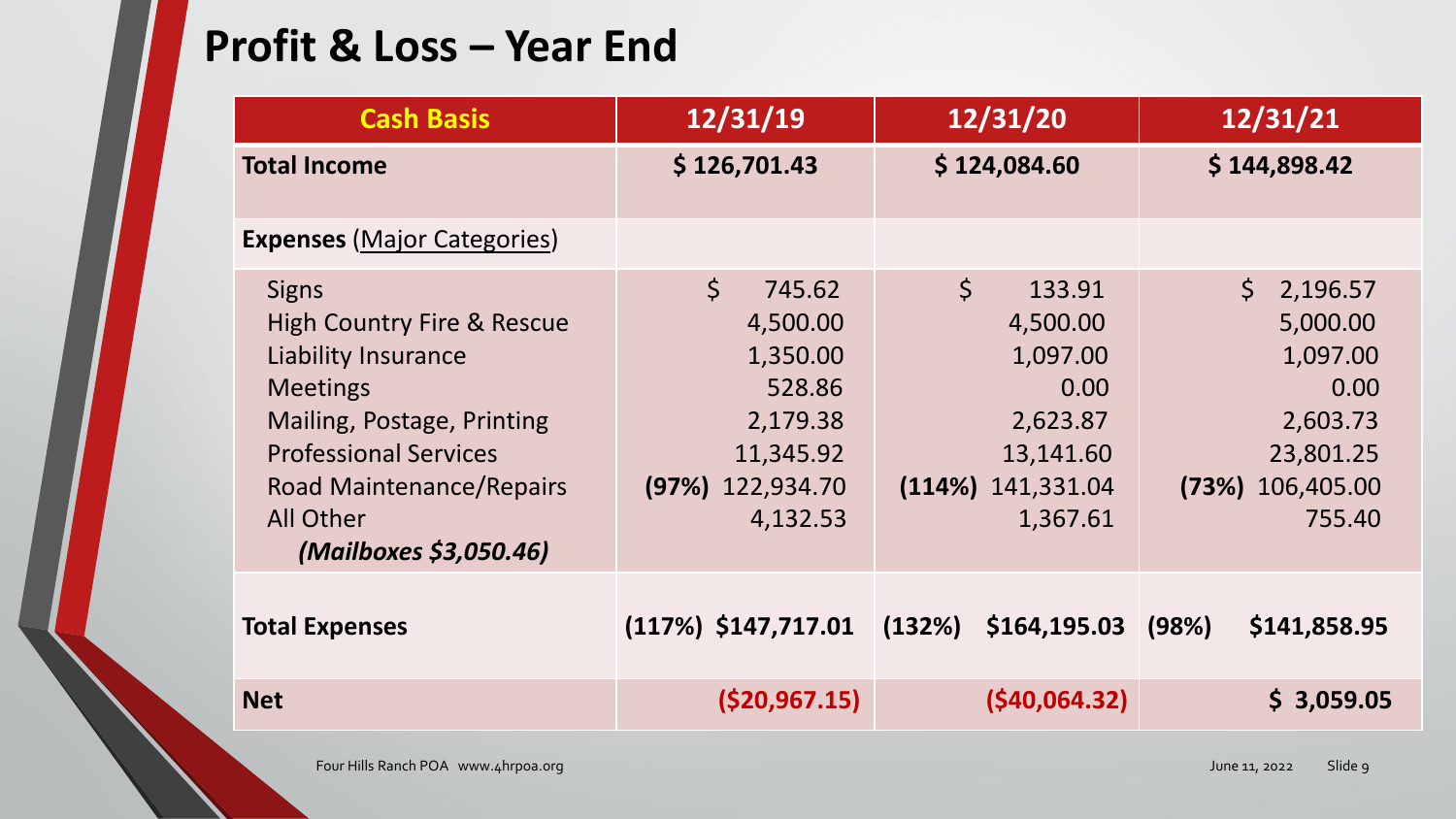## **Balance Sheet – Year End**

| <b>Accrual Basis</b>                                                   | 12/31/19                                 | 12/31/20                                | 12/31/21                                |
|------------------------------------------------------------------------|------------------------------------------|-----------------------------------------|-----------------------------------------|
| Cash/Equivalent<br><b>Accounts Receivable</b><br><b>Current Assets</b> | \$174,225.78<br>102,113.94<br>276,339.72 | \$136,511.18<br>78,226.97<br>214,738.15 | \$141,268.20<br>66,878.00<br>208,146.20 |
| <b>Total Assets</b>                                                    | \$276,339.72                             | \$214,738.15                            | \$208,146.20                            |
| <b>Fund Balances</b><br>Net Income                                     | \$311,089.62<br>(34, 749.90)             | \$276,575.72<br>(61, 837.57)            | \$211,200.15<br>(3,053.95)              |
| <b>Total Liabilities &amp; Fund</b><br><b>Balances</b>                 | \$276,339.72                             | \$214,738.15                            | \$208,146.20                            |

June 11, 2022 Four Hills Ranch POA www.4hrpoa.org

Slide

10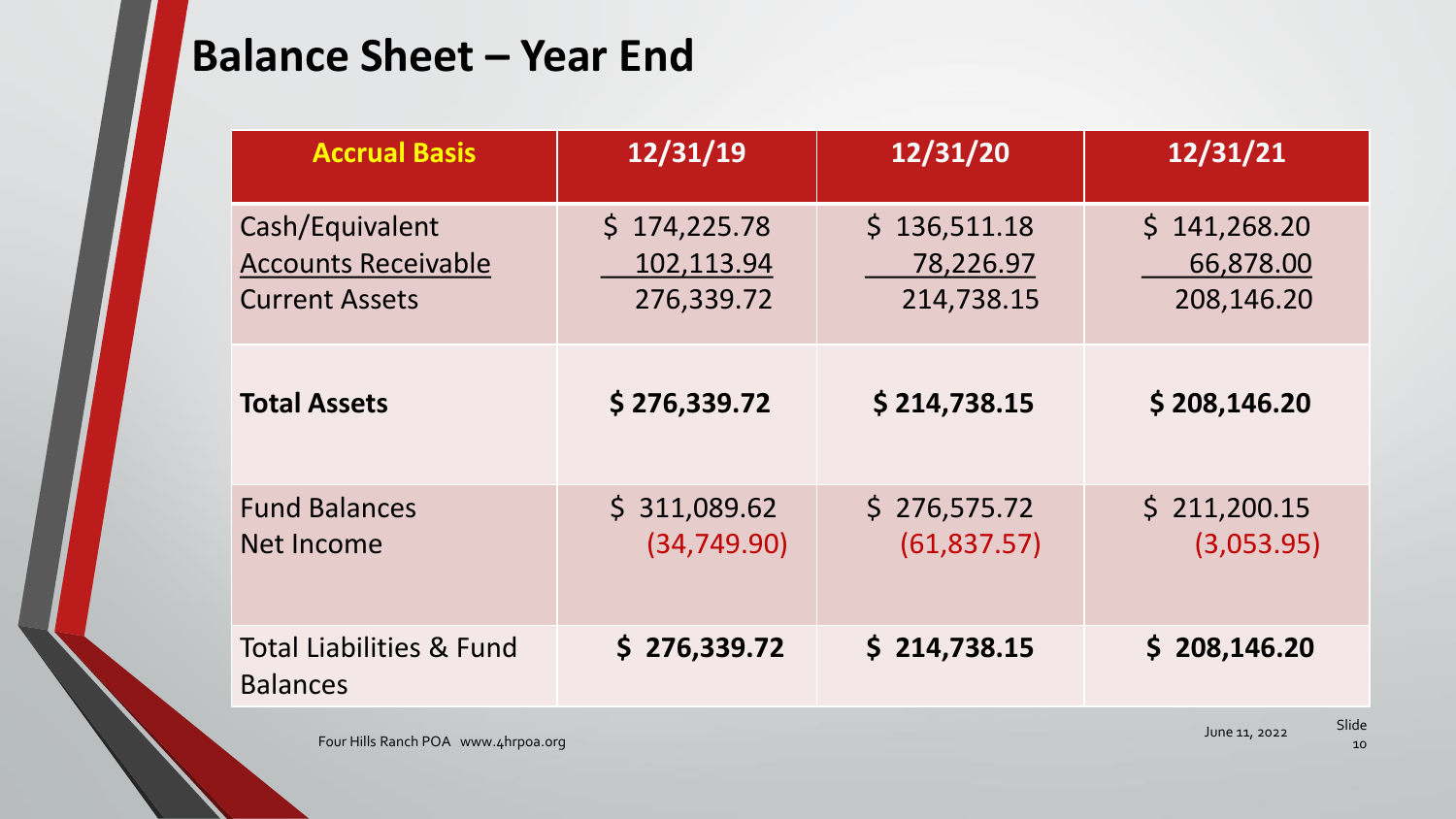## **Accounts Receivable (Delinquent Accounts)**

|                      | 2015      | 2016      | 2017      | 2018      | 2019      | 2020      | 2021      |
|----------------------|-----------|-----------|-----------|-----------|-----------|-----------|-----------|
|                      |           |           |           |           |           |           |           |
| # of Accounts        | 53        | 34        | 37        | 39        | 36        | <b>26</b> | 23        |
| <b>Total Balance</b> | \$108,052 | \$97,778  | \$105,901 | \$117,236 | \$102,485 | \$79,080  | \$68,144  |
| % of Income          | 96%       | 81%       | 93%       | 105%      | 81%       | 64%       | 47%       |
| Income               | \$112,998 | \$120,910 | \$113,283 | \$111,194 | \$126,701 | \$124,085 | \$144,898 |

Four Hills Ranch POA www.4hrpoa.org and the contract of the contract of the contract of the contract of the contract of the contract of the contract of the contract of the contract of the contract of the contract of the co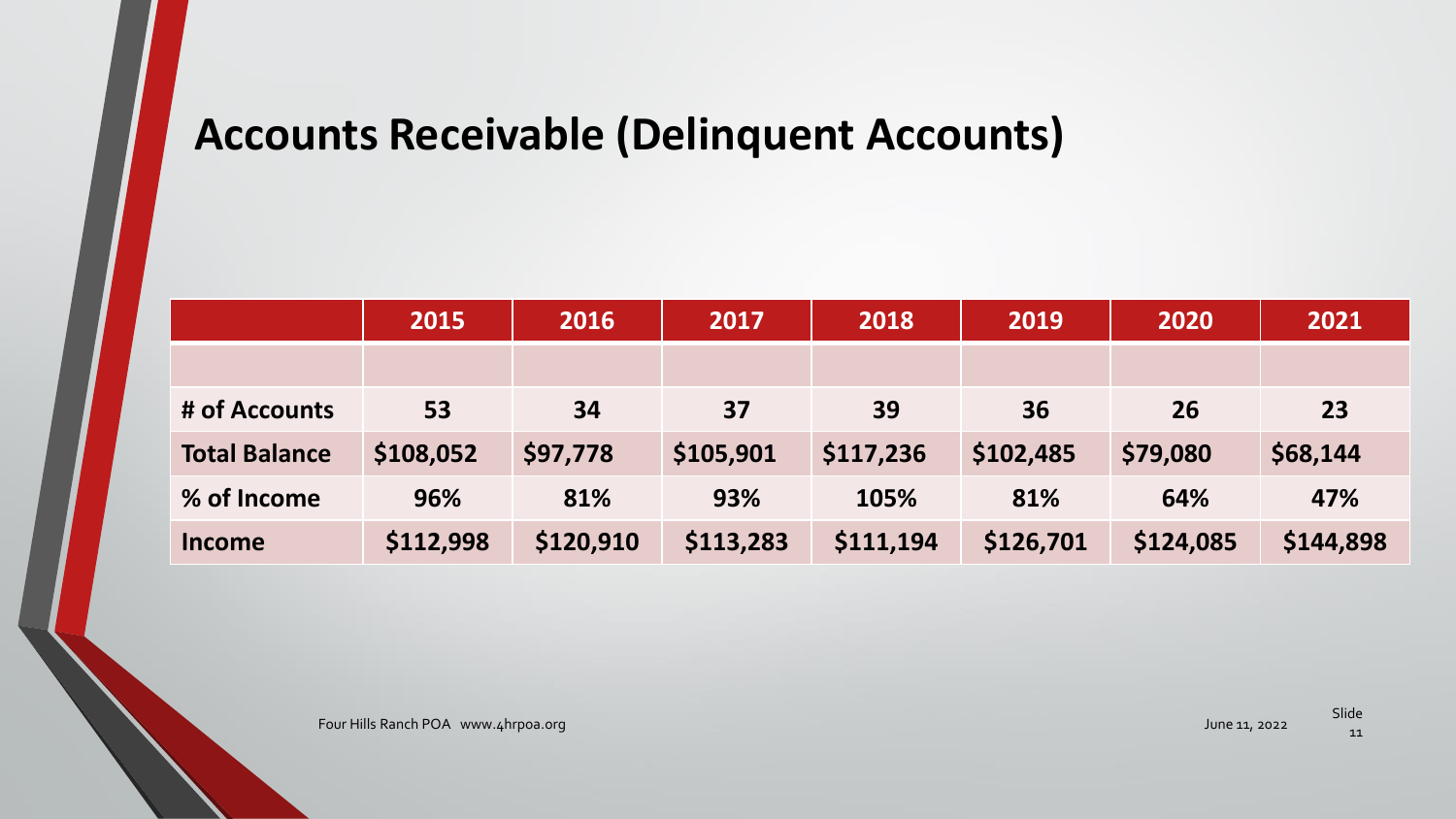## **Account Balances**

|                                                                                                                       | 12/31/19                                                                  | 12/31/20                                                 | 12/31/21                                               |
|-----------------------------------------------------------------------------------------------------------------------|---------------------------------------------------------------------------|----------------------------------------------------------|--------------------------------------------------------|
| <b>Accounts</b>                                                                                                       |                                                                           |                                                          |                                                        |
| <b>National Bank Checking</b><br><b>Money Market Account</b><br>FHR/HMR CR Checking 60/40<br>FHR/HMR CR Reserve 60/40 | \$62,423.43<br>\$118,907.50<br>$\zeta$<br>6,629.66<br>$\zeta$<br>7,221.96 | \$36,839.82<br>\$93,952.75<br>\$3,216.13<br>$5$ 7,199.39 | \$43,276.64<br>\$93,971.53<br>\$1,903.33<br>\$4,916.72 |
| <b>Total</b>                                                                                                          | \$195,182.55                                                              | \$141,208.19                                             | \$144,068.22                                           |

Four Hills Ranch POA www.4hrpoa.org and the control of the control of the control of the control of the control of the control of the control of the control of the control of the control of the control of the control of th

Slide 12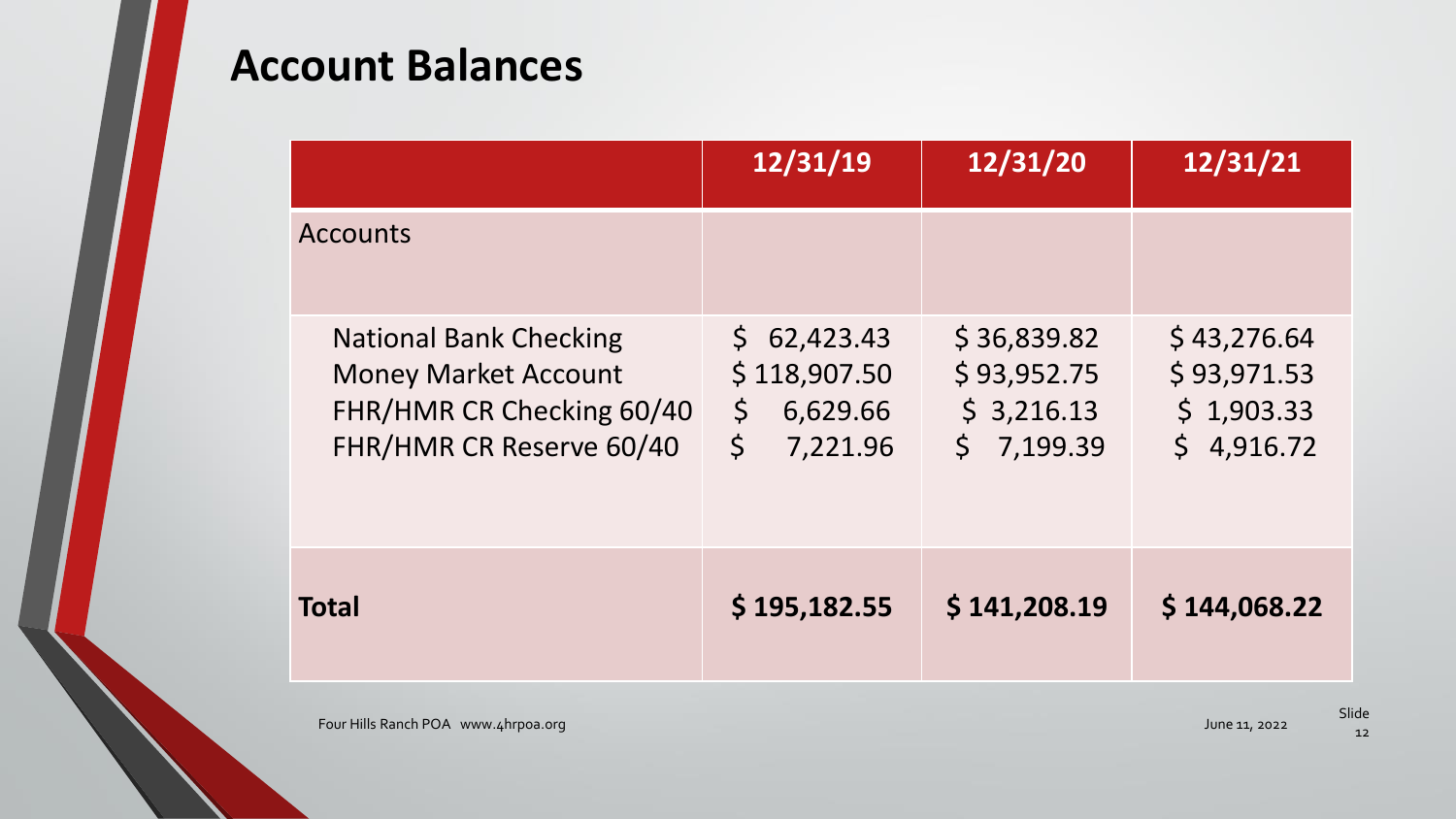## 2022 Snapshot

| <b>Revenue</b>             | <b>Budget</b> | <b>YTD</b> | Percentage |  |
|----------------------------|---------------|------------|------------|--|
|                            | \$130,200     | \$136,303  | 105%       |  |
|                            |               |            |            |  |
| <b>Current Assessments</b> | \$115,000     | \$111,470  | 97%        |  |

| <b>Expenses</b>                     | <b>Budget</b> | <b>YTD</b> | Percentage          |
|-------------------------------------|---------------|------------|---------------------|
|                                     | \$127,700     | \$51,788   | 41%                 |
|                                     |               |            | (42% of Year Gone)  |
|                                     |               |            |                     |
| Four Hills Ranch POA www.4hrpoa.org |               |            | SI<br>June 11, 2022 |

Slide 13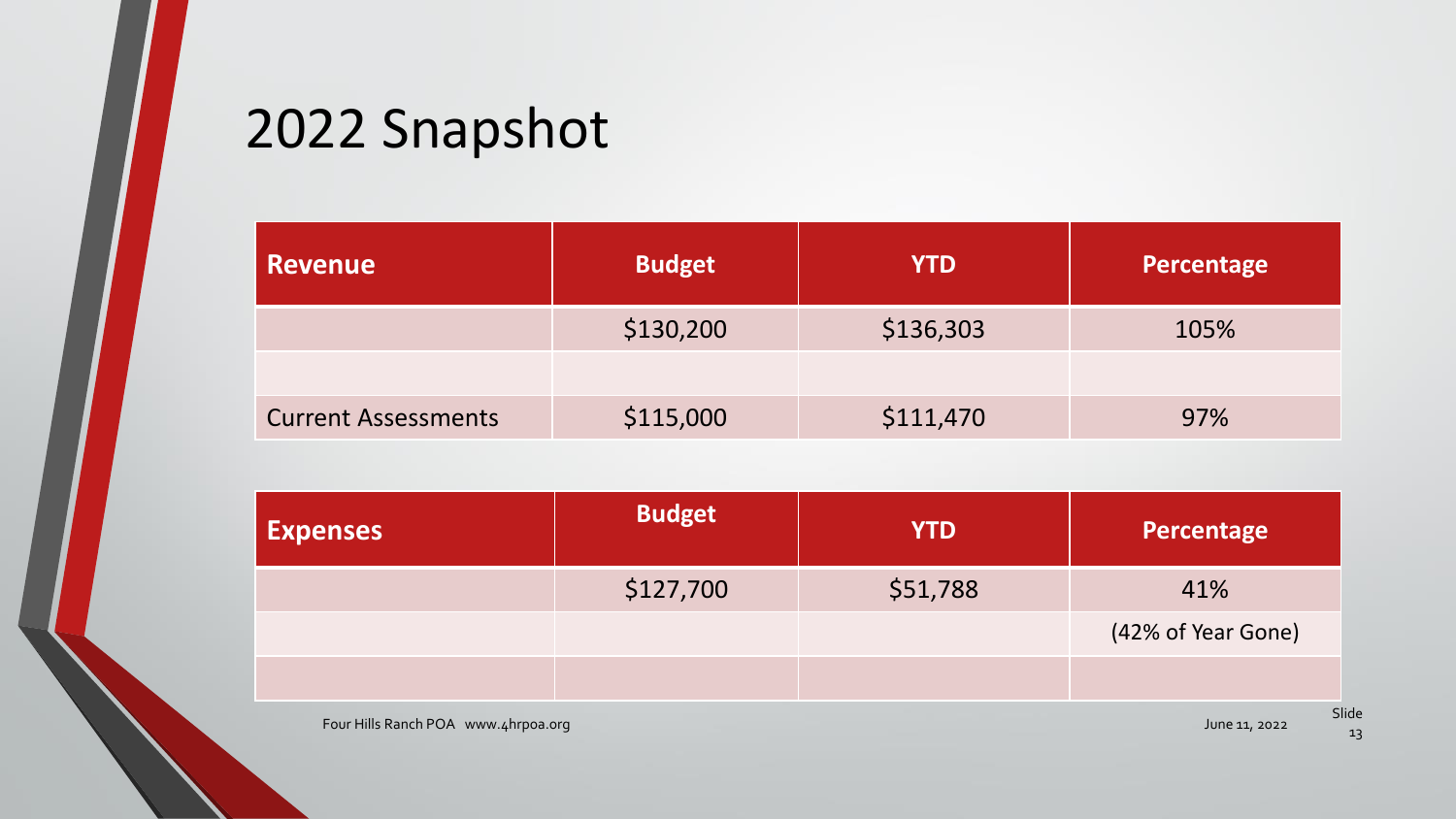## **Treasurer's Report – Final Judgements**

• **Excellent Fiscal Health**

✓Strong Balance Sheet ✓Adequate Reserves

✓Solid Budget

Four Hills Ranch POA www.4hrpoa.org Slide 14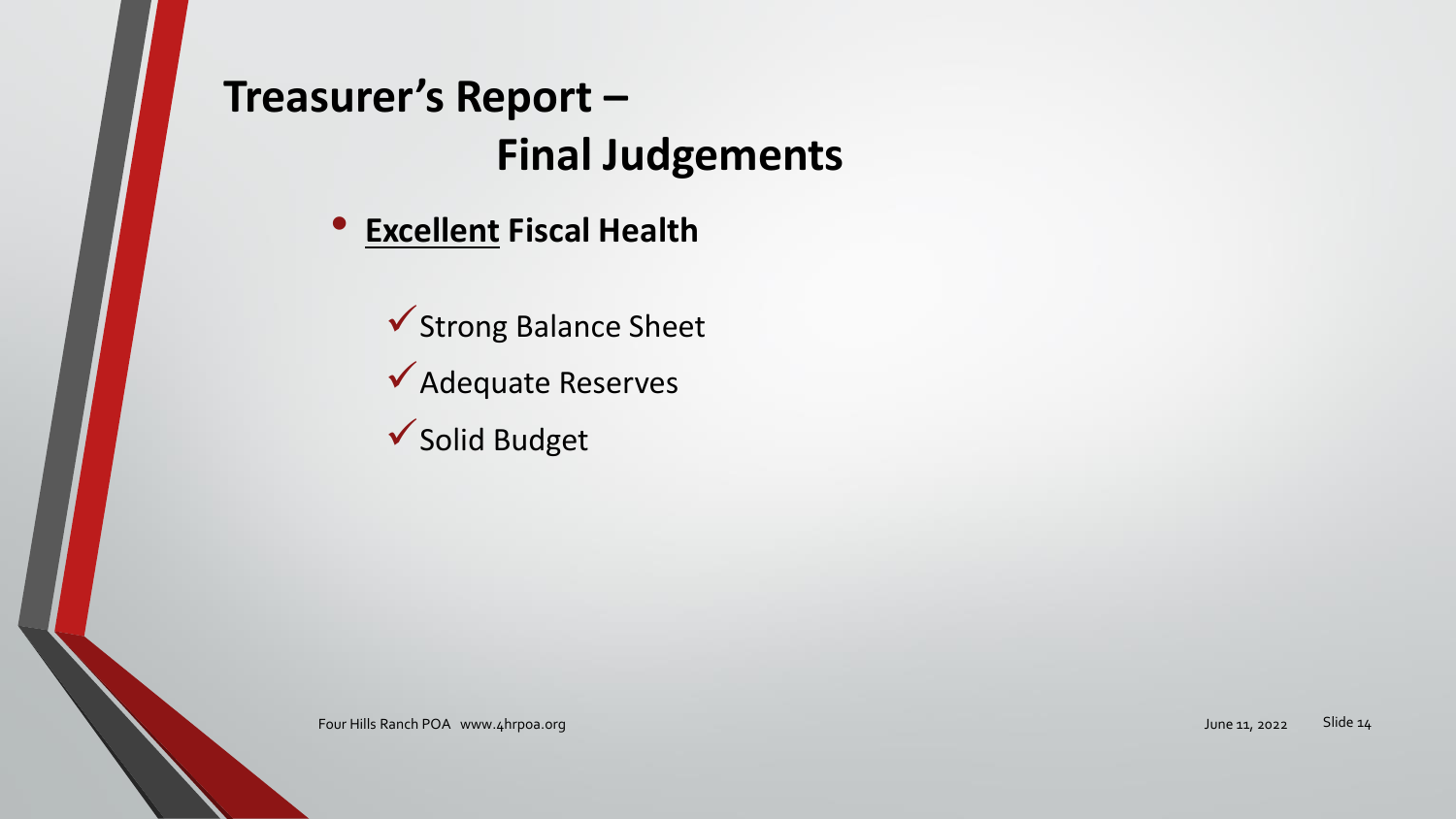

# **BOARD ELECTION**

## **2022 Annual Meeting**

June 11, 2022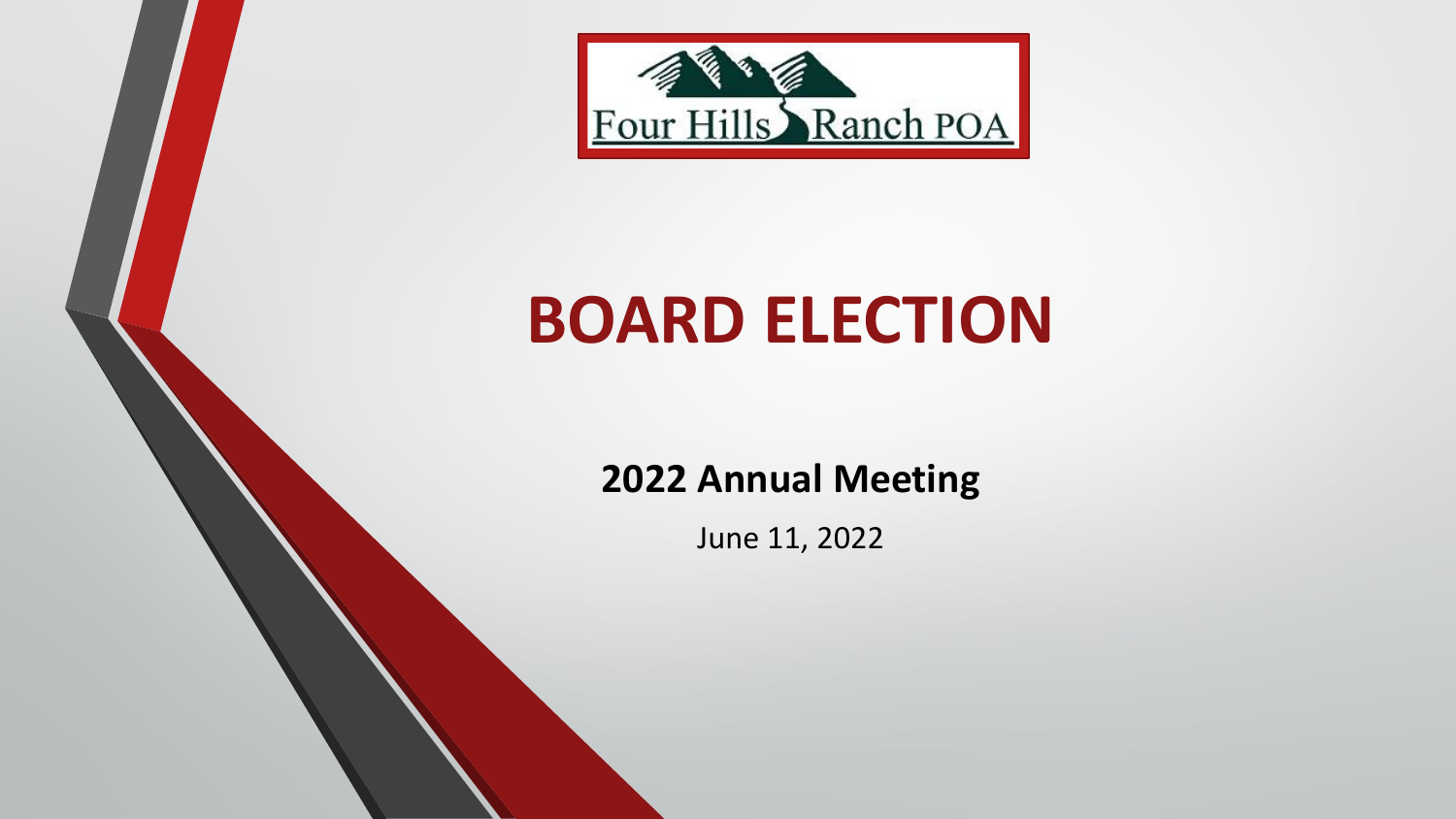## **Board Member Election**

- Elected by Landowners requires a majority vote
	- ✓Quorum: Ballots representing 10% of 509 parcels (51)
	- $\checkmark$  Term: 3 years
- Board Appointments Optional
	- $\checkmark$  Term: 1 year
	- $\checkmark$  Attend meetings vote only if quorum not present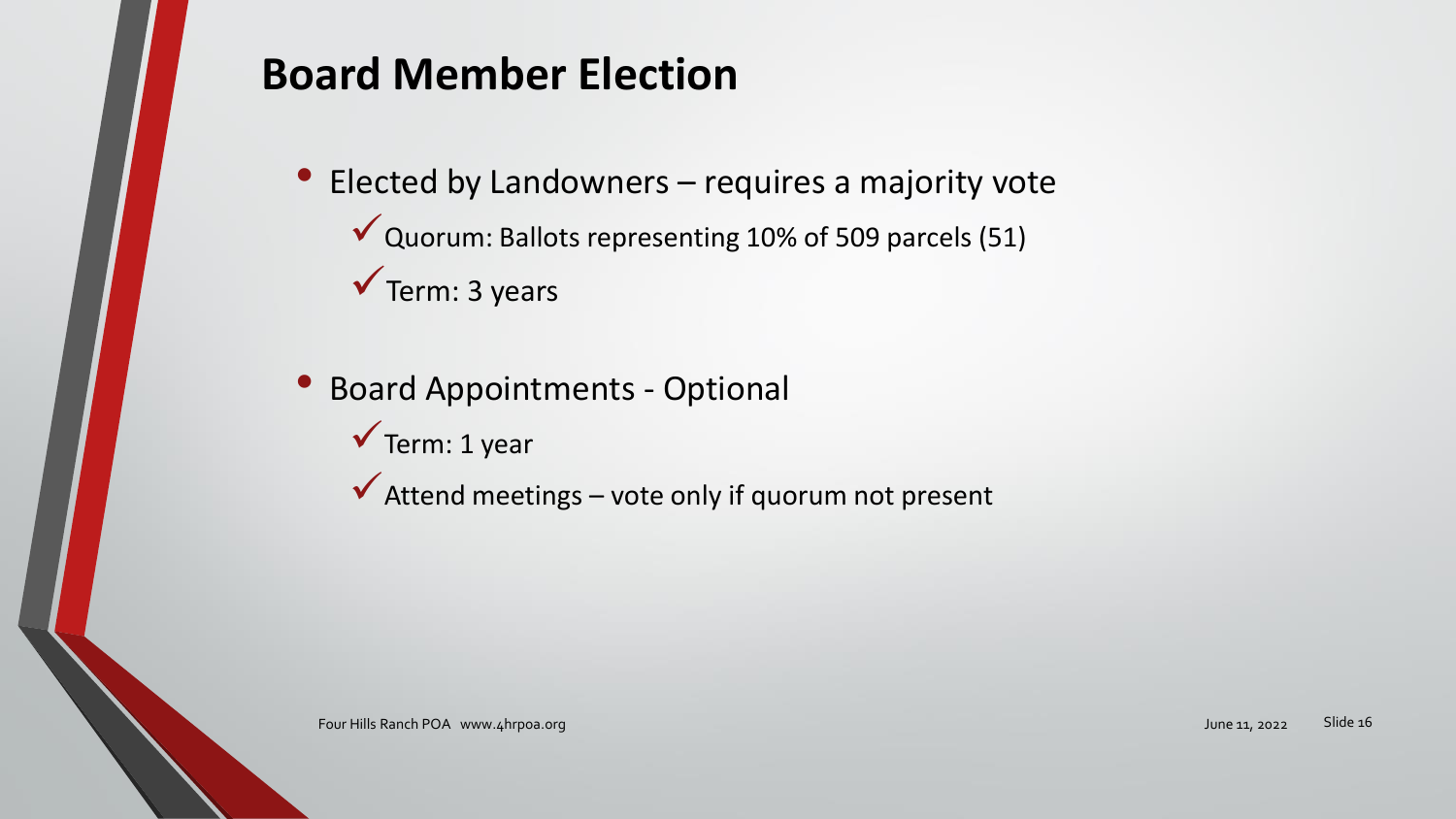## **Election Results**

- 72 of Ballots Received (quorum was achieved)
- Candidate(s) Elected to the Board
	- AnnMarie Bice (re-elected)
	- Thad Johnson (re-elected)
	- Kim Shuey (re-elected)
	- There were <sup>3</sup> write-in candidates, but none received at least 50% of the vote
- Term: 2022 <sup>2025</sup>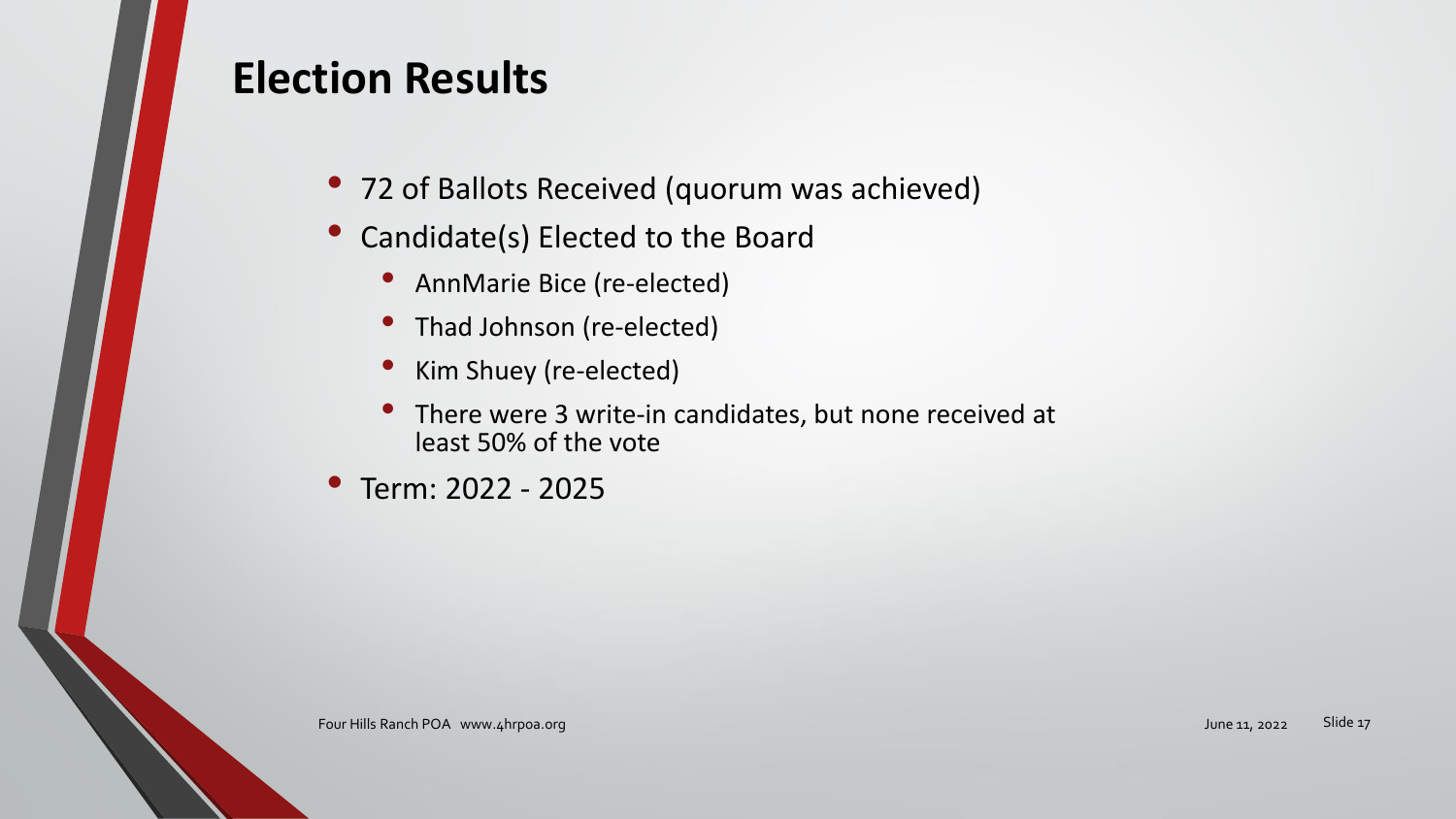

# **ROADS REPORT**

## **2022 Annual Meeting**

June 11, 2022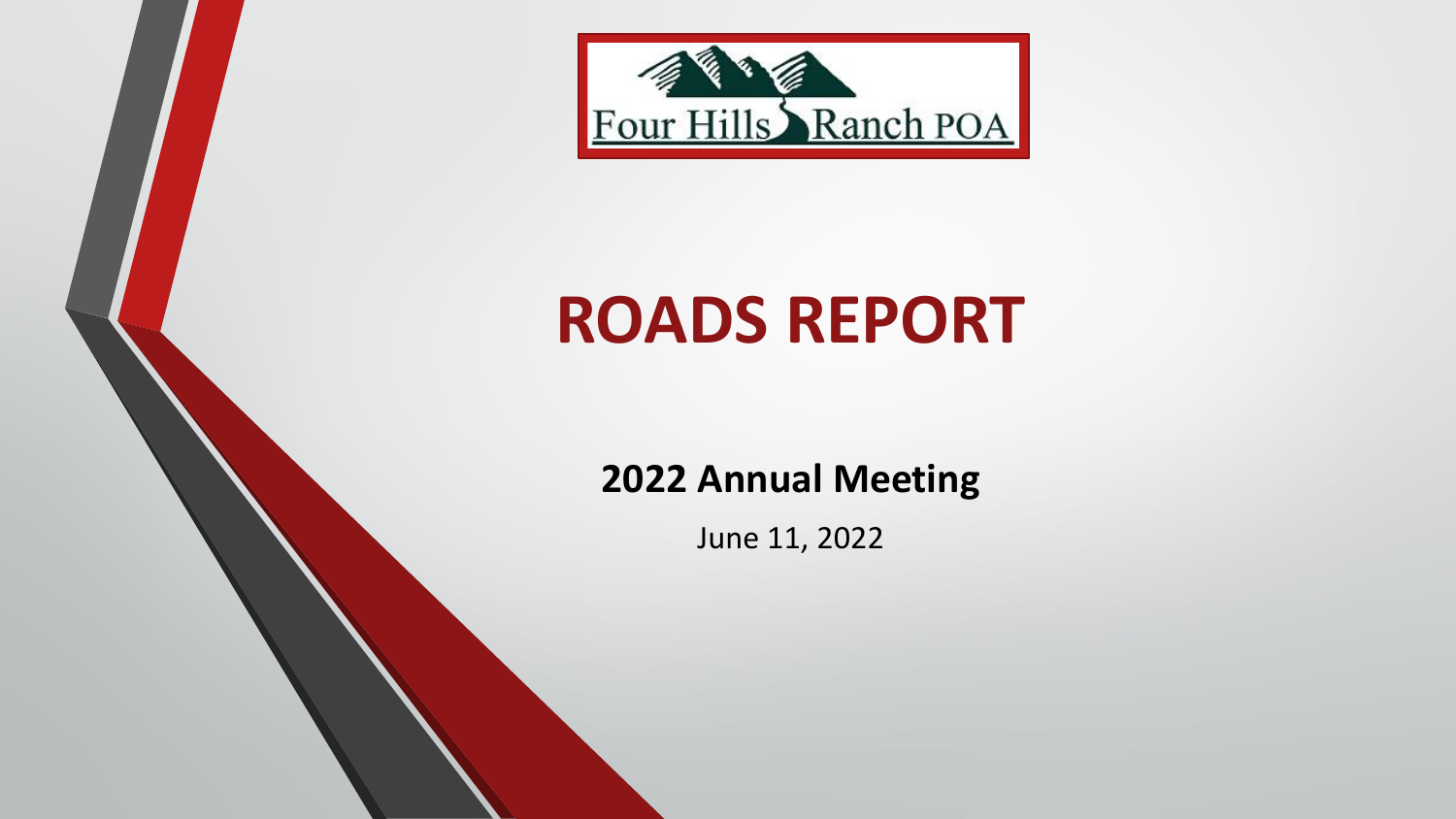## **Roads Report**

- Four Hills Ranch Roads
	- $\checkmark$  2022 Road Plan
	- ✓ Sign Replacement Project
- Resources for Road Maintenance ✓Historical Perspective
- Common Roads
	- ✓ 2021-2022 Annual Report
	- ✓ 2022-2023 Annual Common Roads Plan

19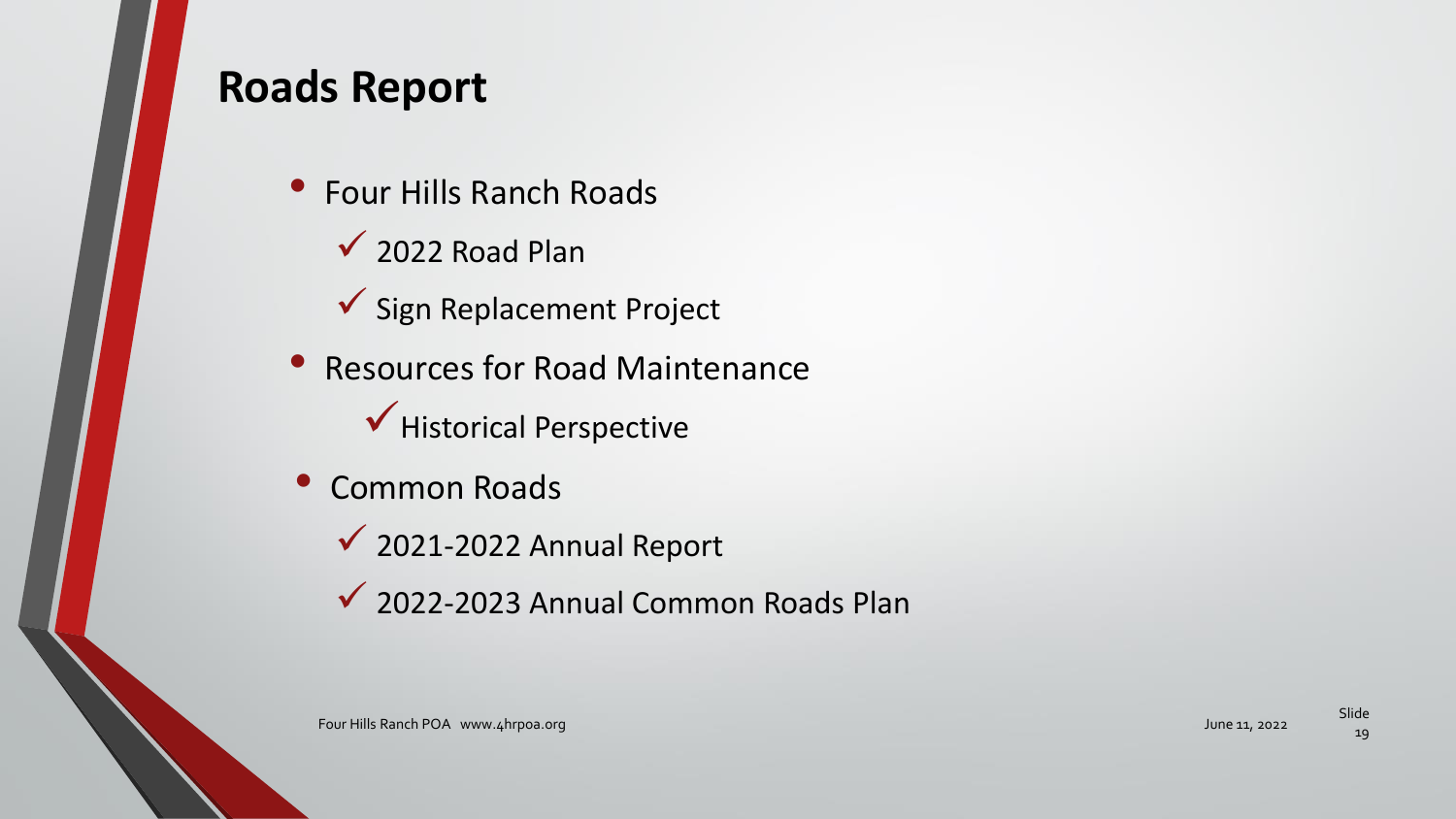## **[2022 Road Plan](about:blank)**

### • **Road Plan Objectives**

- **<u>▼ Primary Roads</u>** Blade at least three (3) times annually, add road mix/cinders as necessary
- **✓ Secondary Roads** Blade at least once every 3 years, add road mix/cinders as necessary
- ✓ *Hot Spots -* Create an annual list of Hot Spots, schedule repairs as appropriate
	- **2021 Activities** 
		- ❖*Installed Culverts at Abrazo Pass and Amore Canyon Dr.*
		- ❖*Repaired flood damage at Spring Valley (Red Lake) & Cataract Washes*
		- ❖*Improved hills on W Bright Sky on both sides of the Old Ranch House*
		- ❖*Improvements to Quarter Moon Trail*
		- ❖*Repairs/Improvements to Garnet Mine Road*
	- *Suggestions for 2022?*

### • **Road Plan Strategies**

- ◆ Allocate all excess revenue over budgeted revenue to Road Maintenance
- ✓Continue Sign Replacement Project

Four Hills Ranch POA www.4hrpoa.org June 11, 2022 Slide 20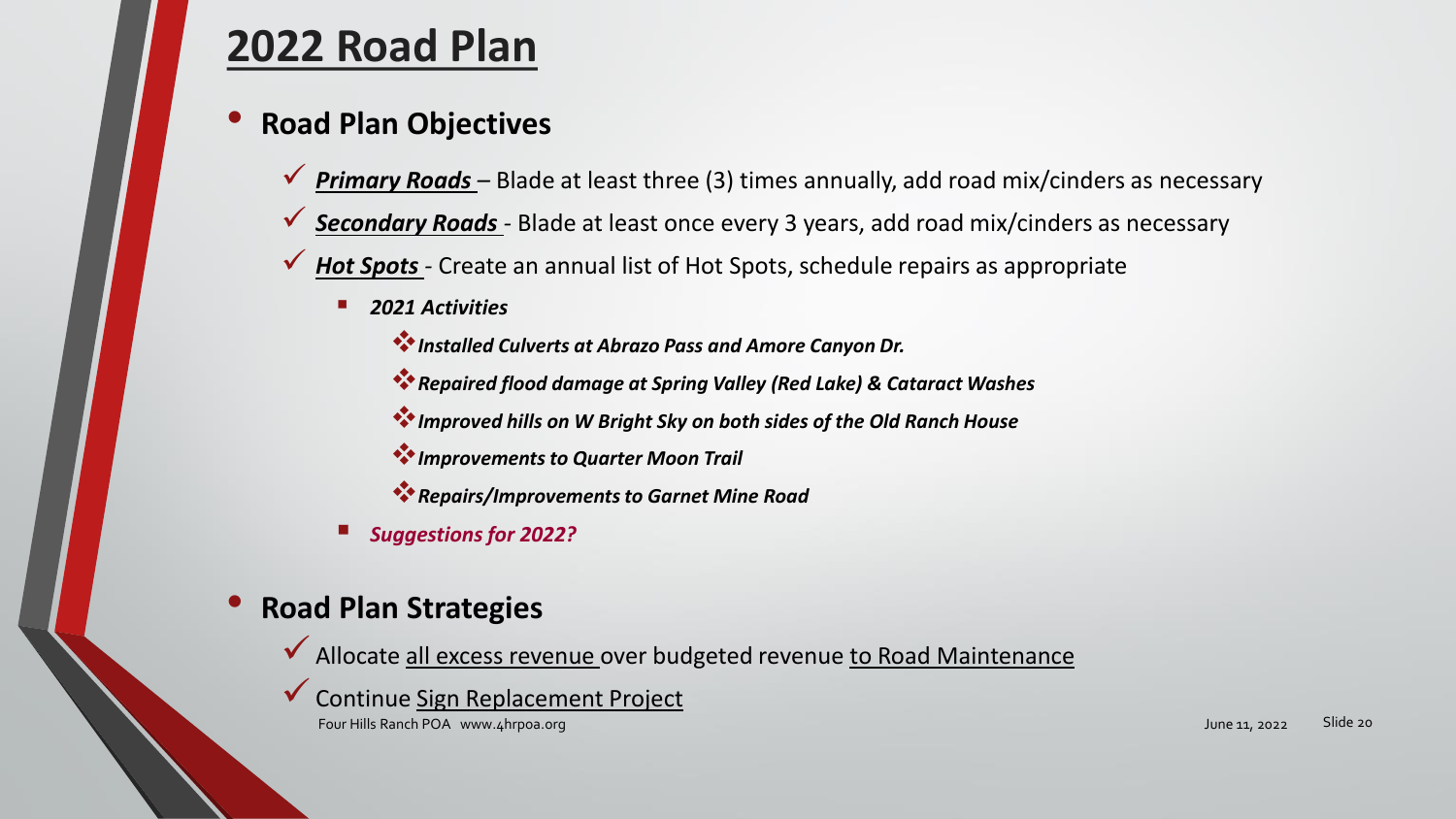**2022 Four Hills Ranch Roads**

**2022 – Group 3 2023 – Group 1**

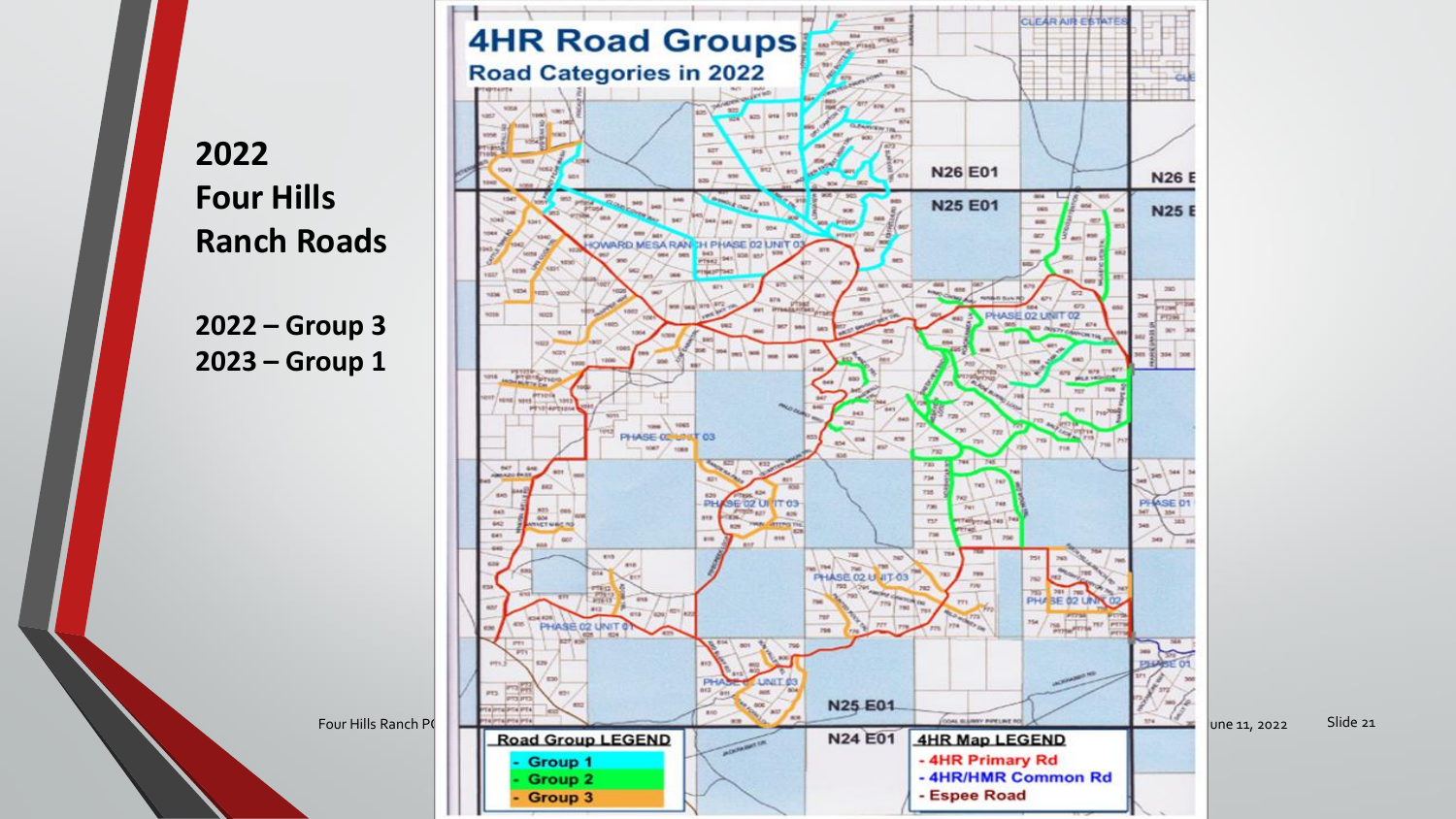## **Sign Replacement Project**

• Detailed List of Missing Signs and Signs Needing Replacement

• 2022 – Purchase Signs and Materials for Group 3 Roads

• Cost of \$1,757

• 2023 – Purchase Signs and Materials for Groups 1 & 2 Roads

22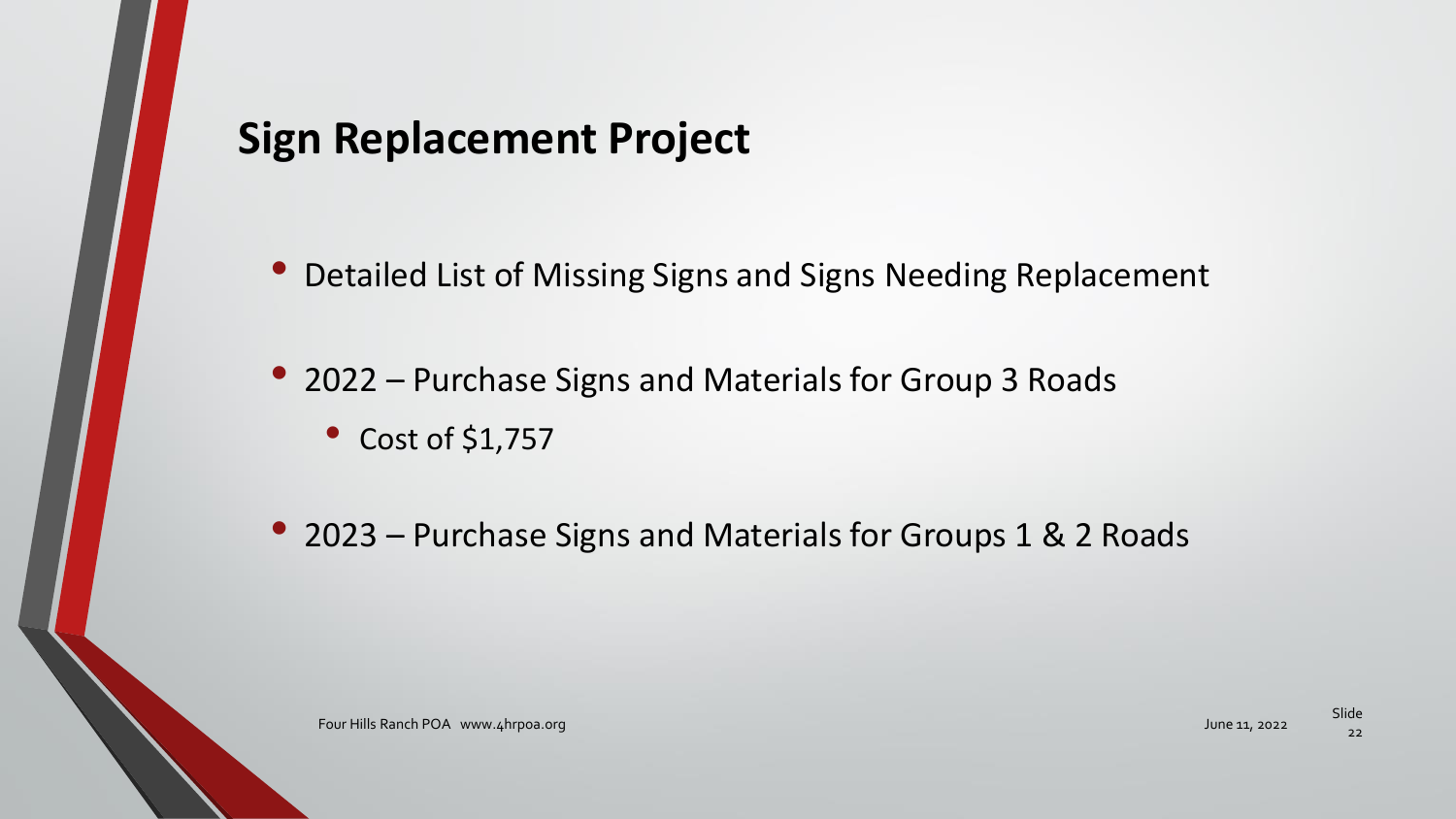## **Resources for Road Maintenance**

### Road Maintenance Expenditures - Including Common Roads

|      |           | (Anticipate \$106,000 - \$108,000)              |
|------|-----------|-------------------------------------------------|
| 2022 |           | \$94,200 Budget - Projected Revenue (\$130,200) |
| 2021 | \$106,405 | 73% of Total Revenue (\$144,898)                |
| 2020 | \$141,331 | 114% of Total Revenue (\$124,085)               |
| 2019 | \$122,935 | 97% of Total Revenue (\$126,701)                |
| 2018 | \$83,512  | <b>75% of Total Revenue (\$111,194)</b>         |
| 2017 | \$70,583  | <b>62%</b> of Total Revenue (\$113,283)         |
| 2016 | \$48,484  | 37% of Total Revenue (\$129,910)                |
| 2015 | \$47,100  | 42% of Total Revenue (\$112,998)                |

Four Hills Ranch POA www.4hrpoa.org Slide 23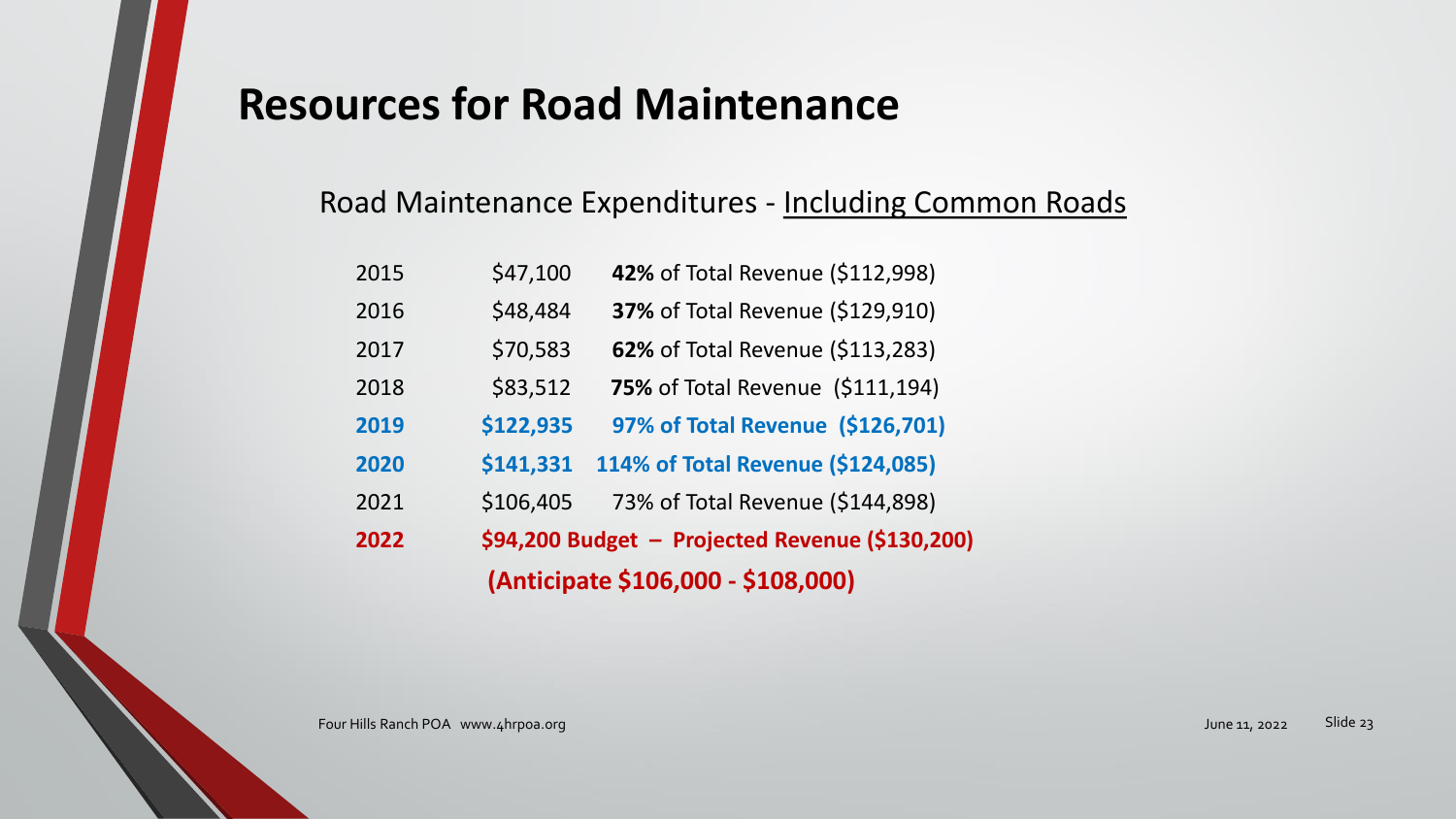## **Roads Report – Common Roads**

- Road Maintenance Agreement <sup>2015</sup>
- HMR Primarily Responsible Association (2022 2025)
- 2021-2022 Annual Report
	- $\checkmark$  Financial Report Year Ending April 30, 2022
		- Balance \$1,059.57
		- **Reserves \$4,910.88**
- 2022-2023 Annual Common Roads Plan
	- ✓Increased Budget to **\$21,000** from **\$18,260** (15% increase)
	- ✓FHR **\$12,600** (60%), HMR **\$8,400** (40%)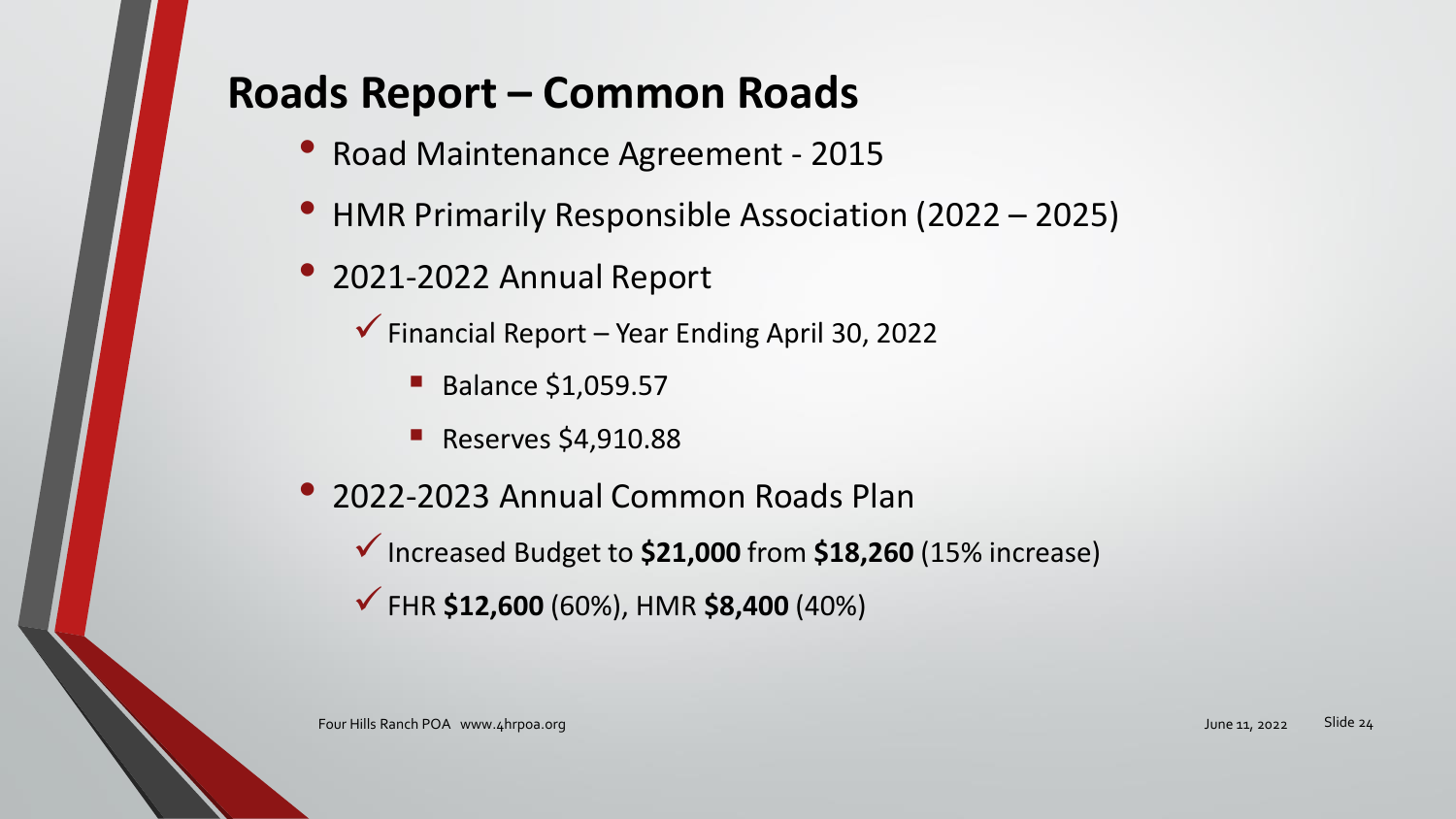

## **WEB SITE**

# [www.4hrpoa.org](about:blank)

**2022 Annual Meeting**

June 11, 2022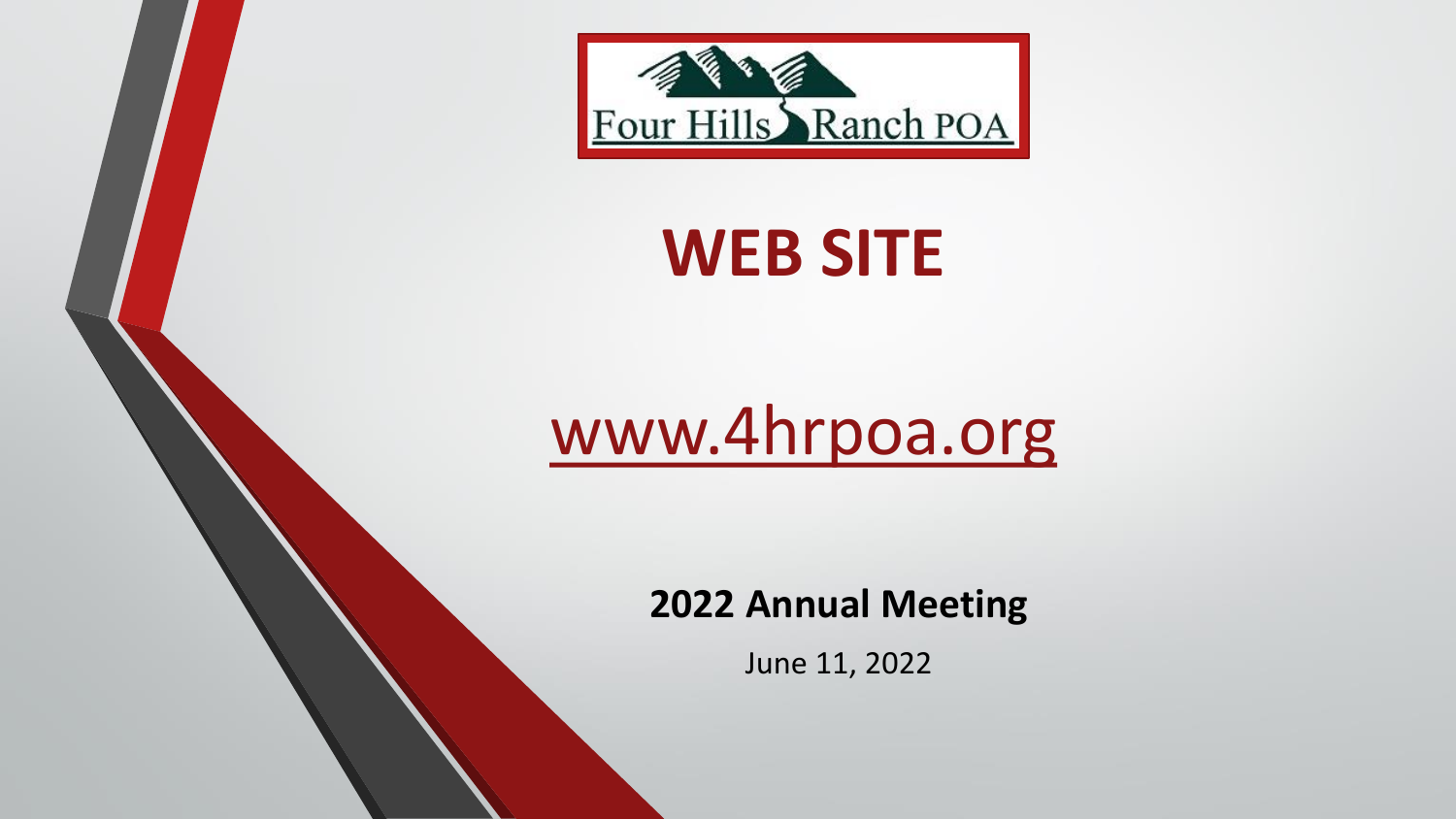## **Useful Pages**

- Usage in 2021  $\checkmark$  Visitors: 2,604 ✓Pages viewed: 10,588
- Most Popular Pages
	- ✓ Maps, POA Documents, Community & Annual Dues
- Other Important Pages to Visit
	- $\checkmark$  4HR Roads
	- ✓ Meeting Schedule

Four Hills Ranch POA www.4hrpoa.org June 11, 2022

Slide 26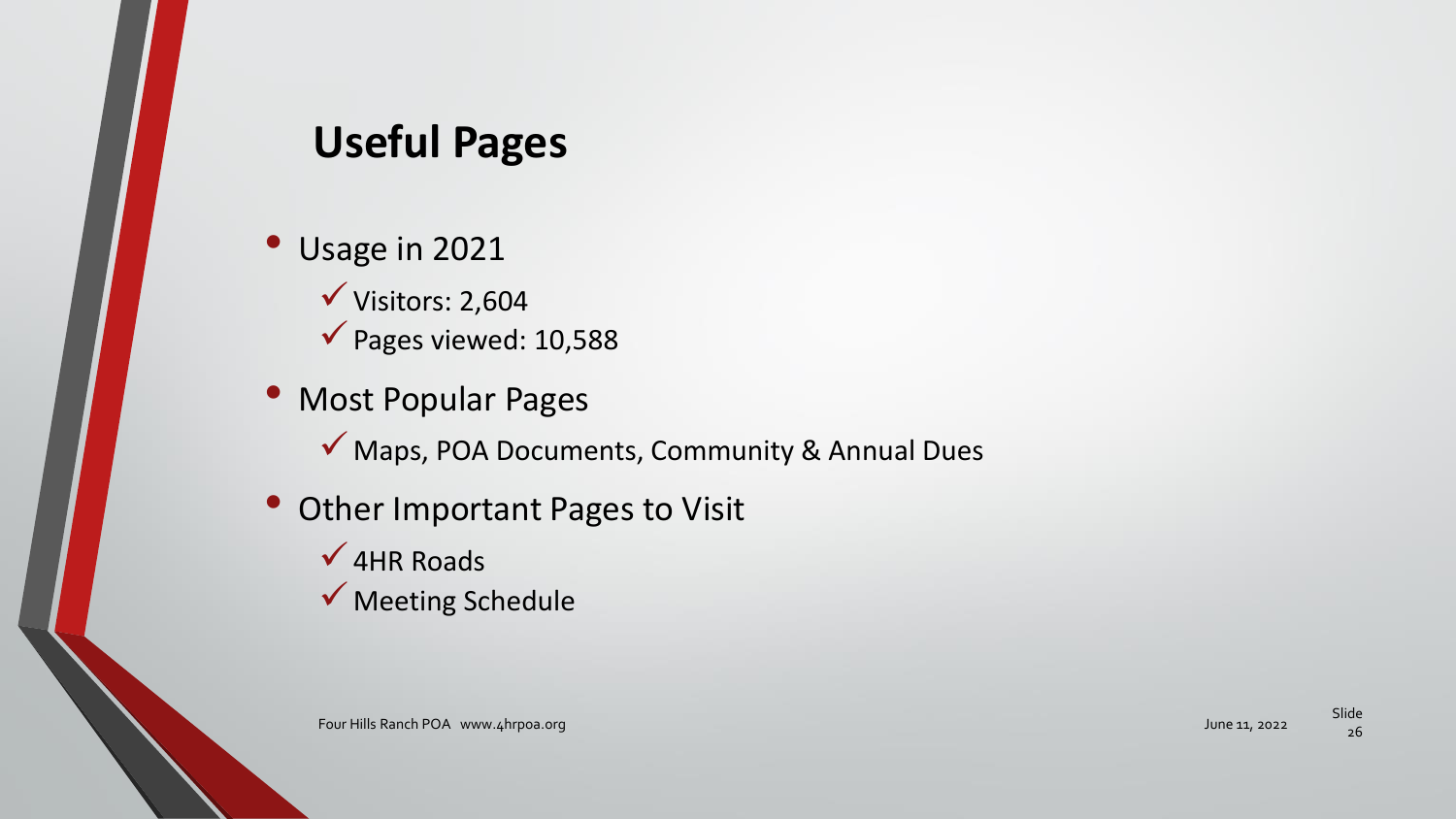## **WEB SITE Demo –** [www.4hrpoa.org](about:blank)



Slide 27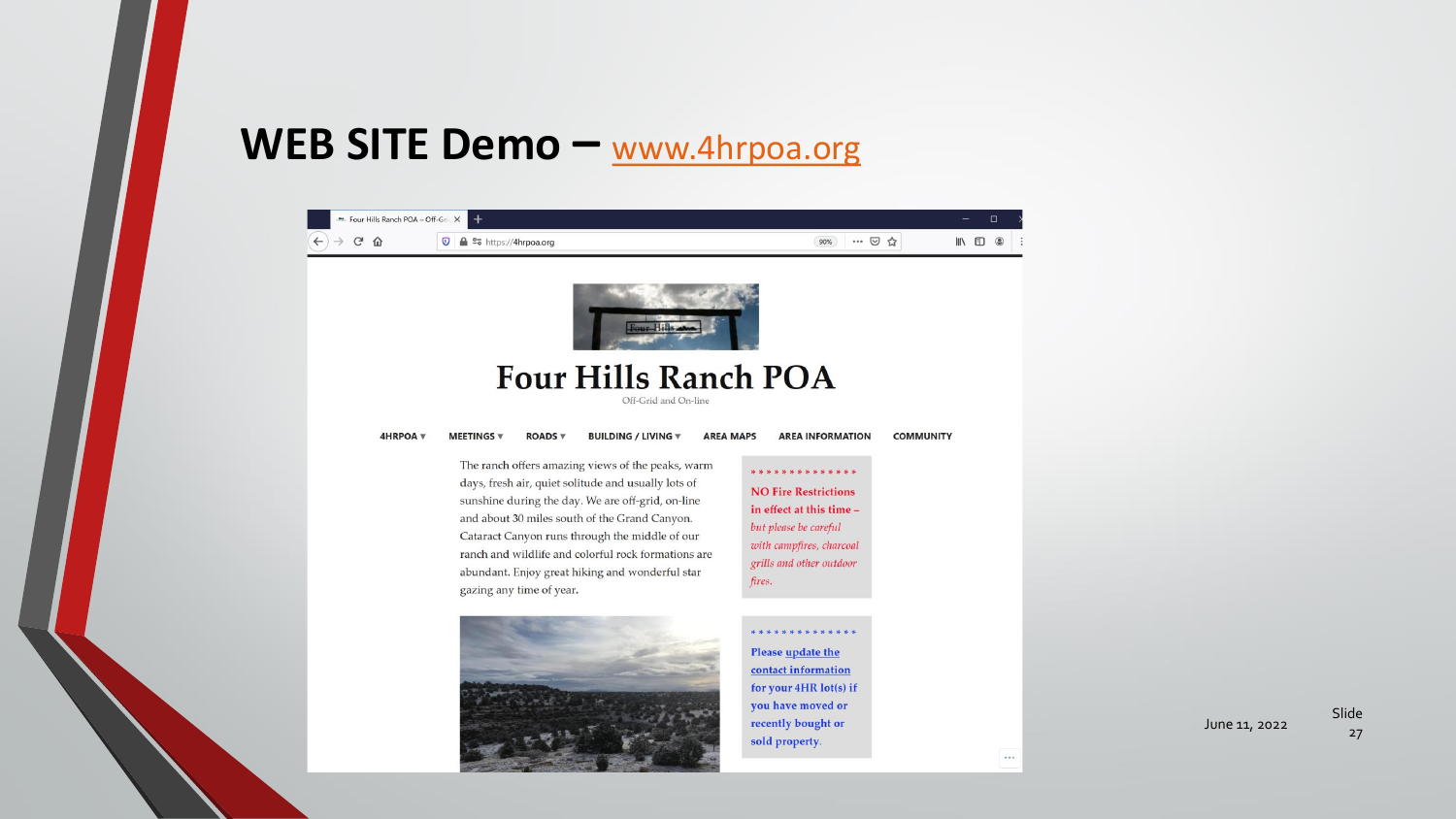

# **IMPORTANT CURRENT TOPICS**

**2022 Virtual Annual Meeting**

June 11, 2022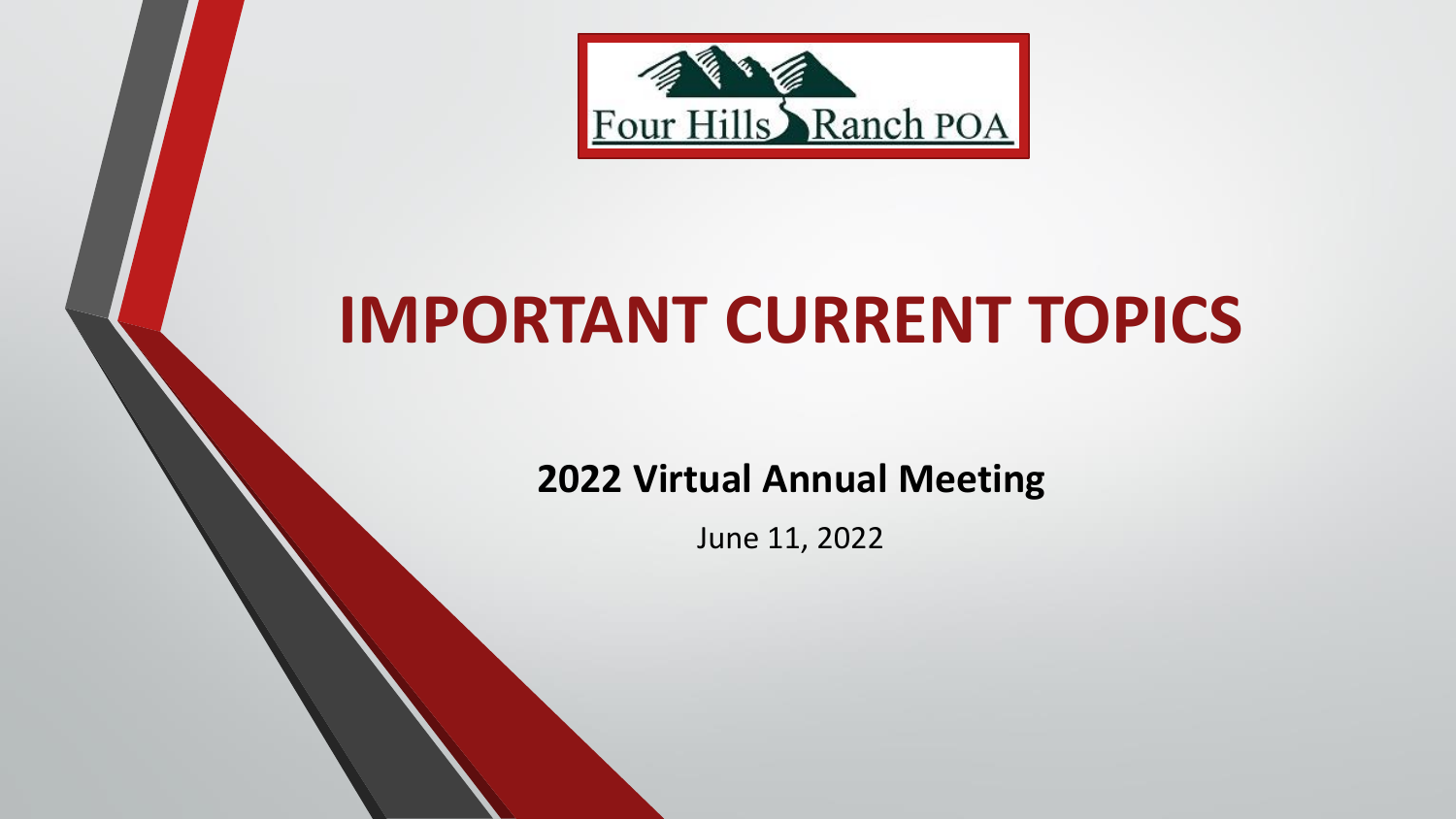## **Properties with No Legal Road Access**

- There are 30+ land-locked properties within the Four Hills Ranch boundaries and hundreds more north of the ranch
- The Board has developed a process to allow neighboring land-locked property owners to join the Four Hills Ranch POA -
	- ✓They will need to adhere to our CC&Rs
	- $\checkmark$  They will need to pay an initial "road access" fee
	- $\checkmark$  They will need to pay annual dues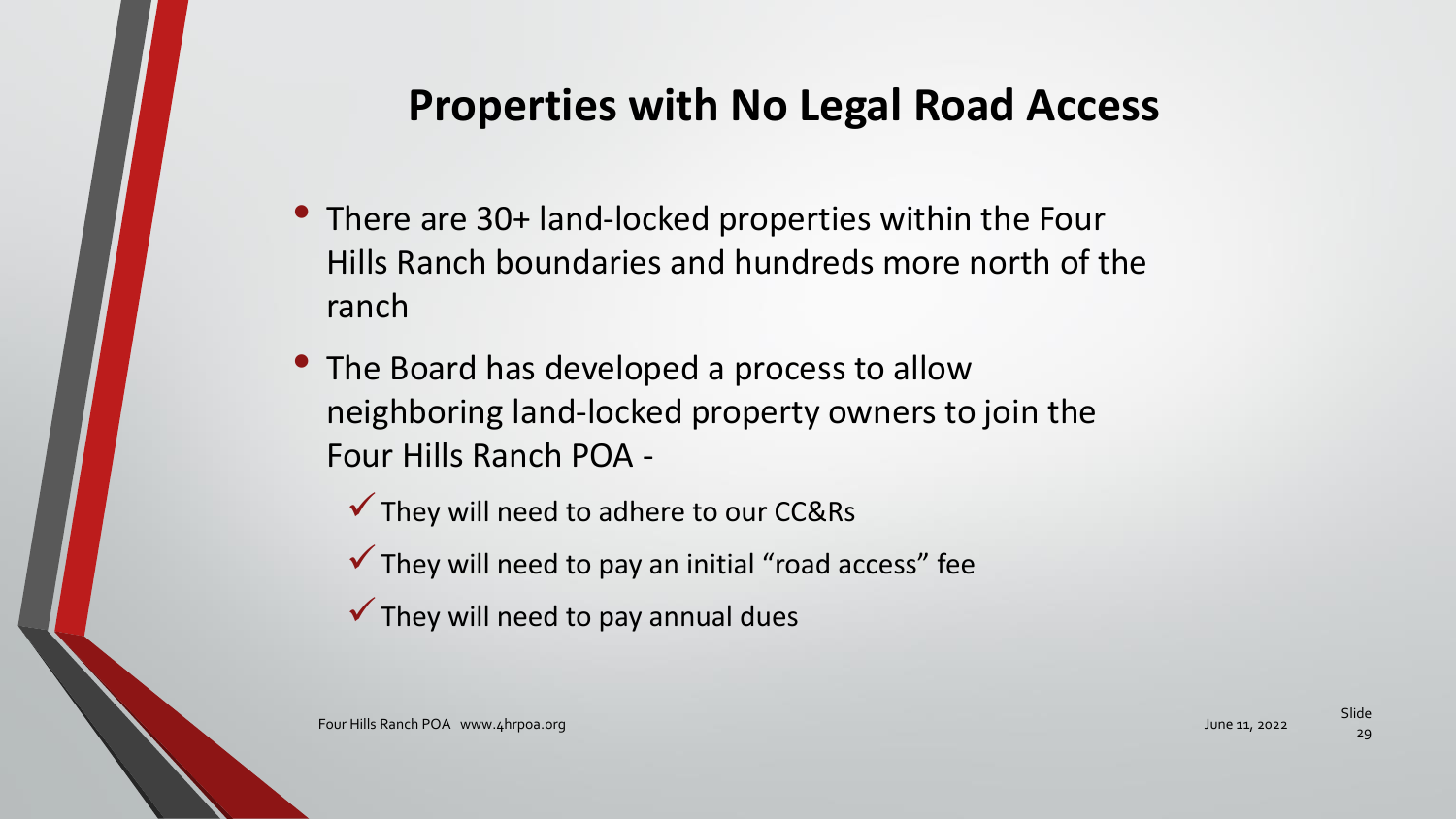## **CC&R Violations**

- Everyone signed up for the CC&R restrictions when they purchased properties in Four Hills Ranch
- The most common and concerning CC&R violations are:
	- $\checkmark$  People using travel trailers, RVs and unpermitted structures as permanent residences
	- $\checkmark$  Parked travel trailers that are in a state of disrepair and are a potential a fire hazard or leaking toxic substances.
- The Board occasionally works with our attorney to resolve situations not in compliance with the CC&Rs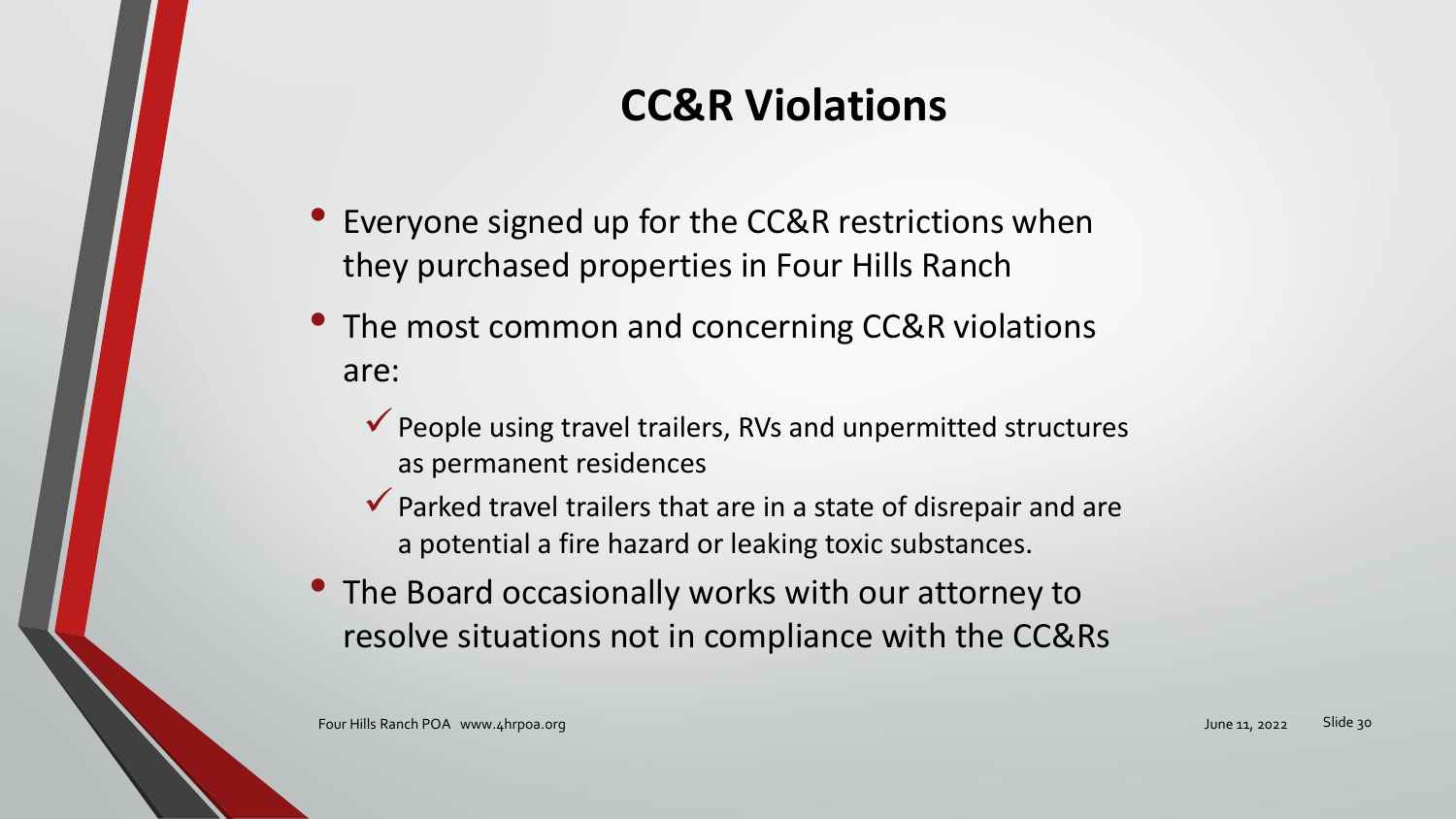## **Past Due Assessment Collections**

- About **75% of our members pay their annual dues on time**; less than 3% of our members are late more than 3 years.
- After three years, it makes financial sense for the Association to take legal action to recover past due annual assessments and any legal and administration fees incurred as a result
- We try to work out a payment plan rather than foreclose, but we are prepared to foreclose as a last resort.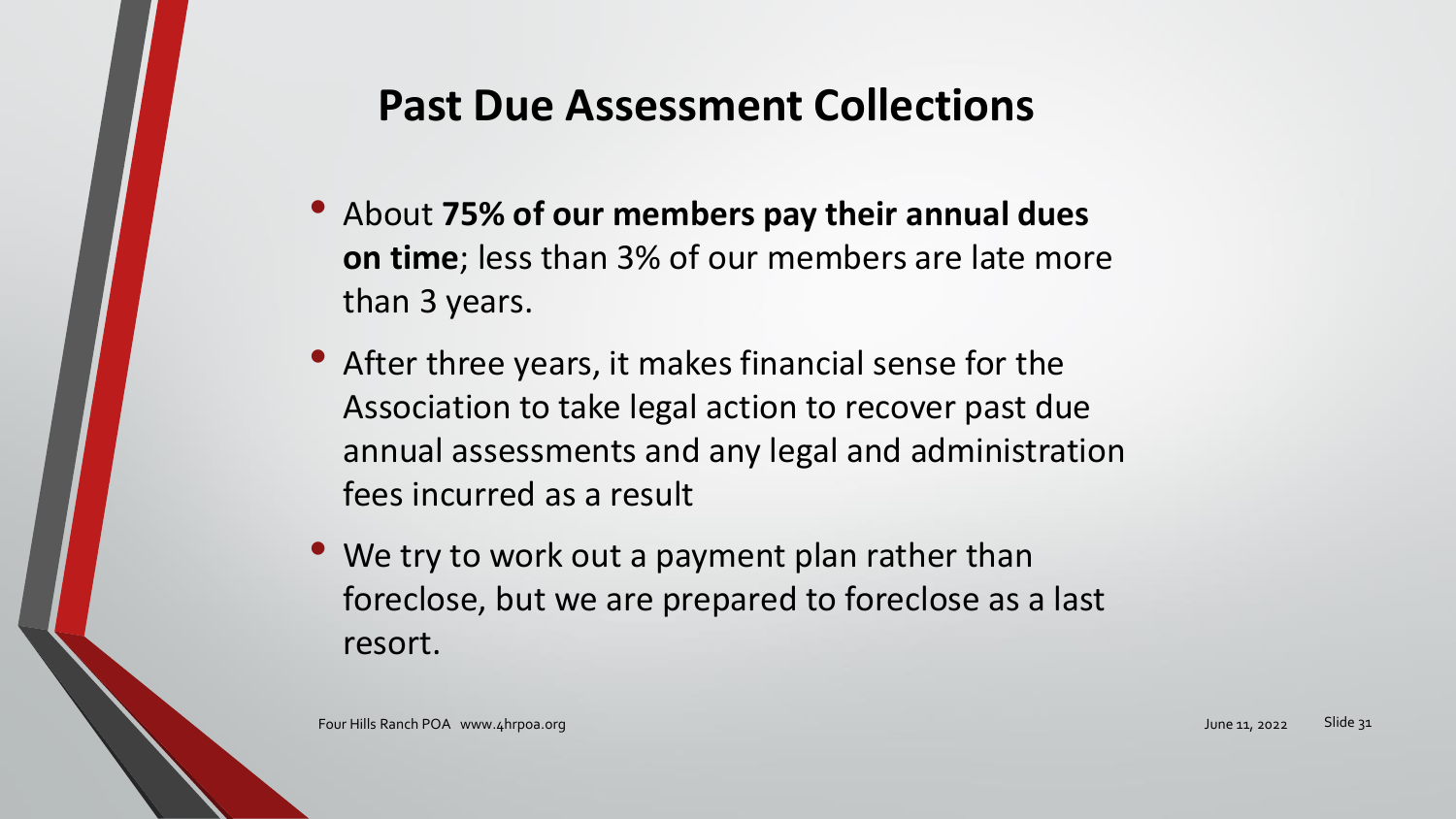

## **Reporting Health and Fire Emergencies**

**Emergency: Call 911 Business: 928-635-9988**

**Fire Season is Here!**

Check the Coconino County web site for fire restriction updates

Four Hills Ranch POA www.4hrpoa.org Slide 32 Slide 32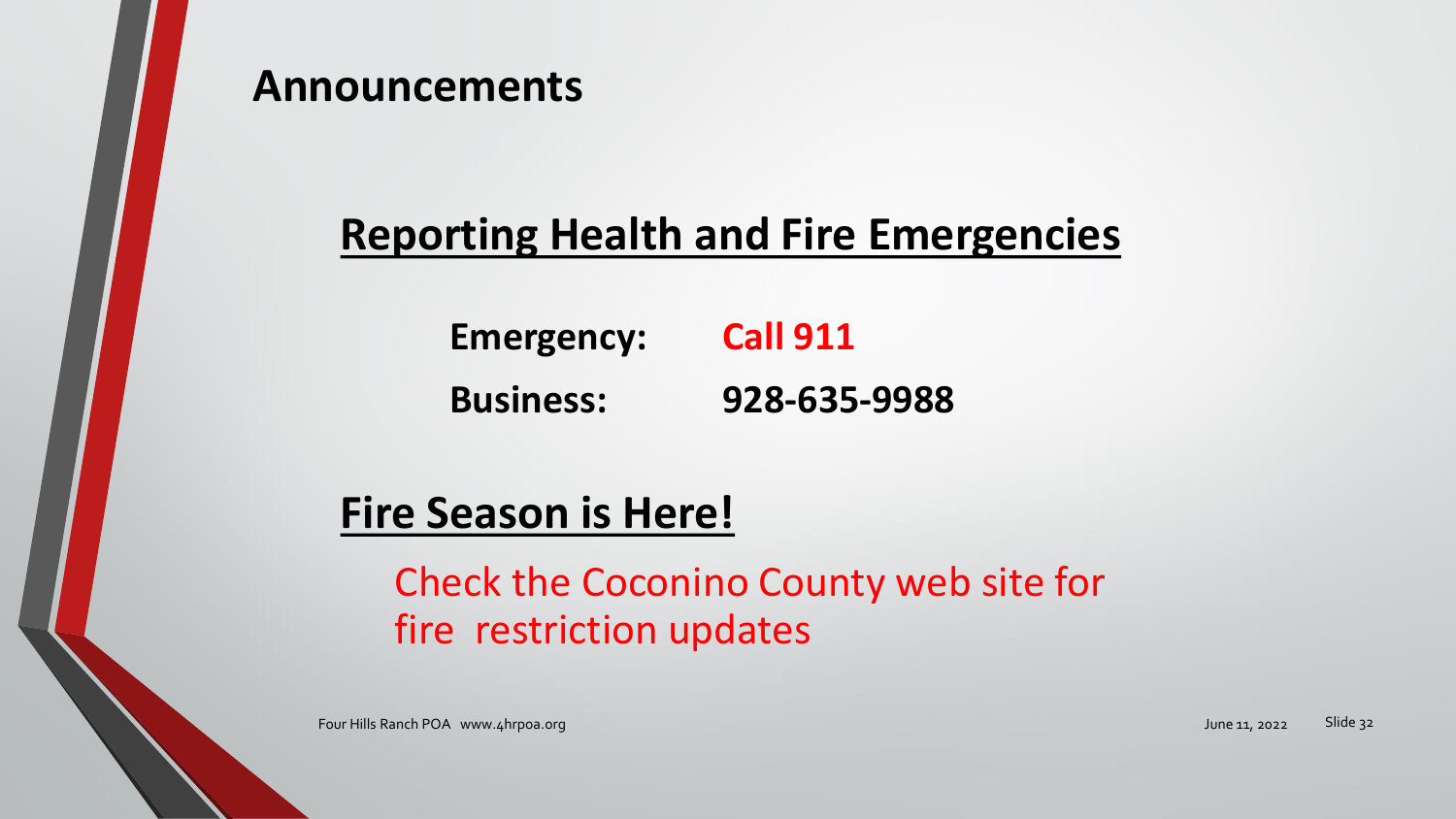

# **MEMBER PARTICIPATION Q & A**

### **2022 Annual Meeting**

June 11, 2022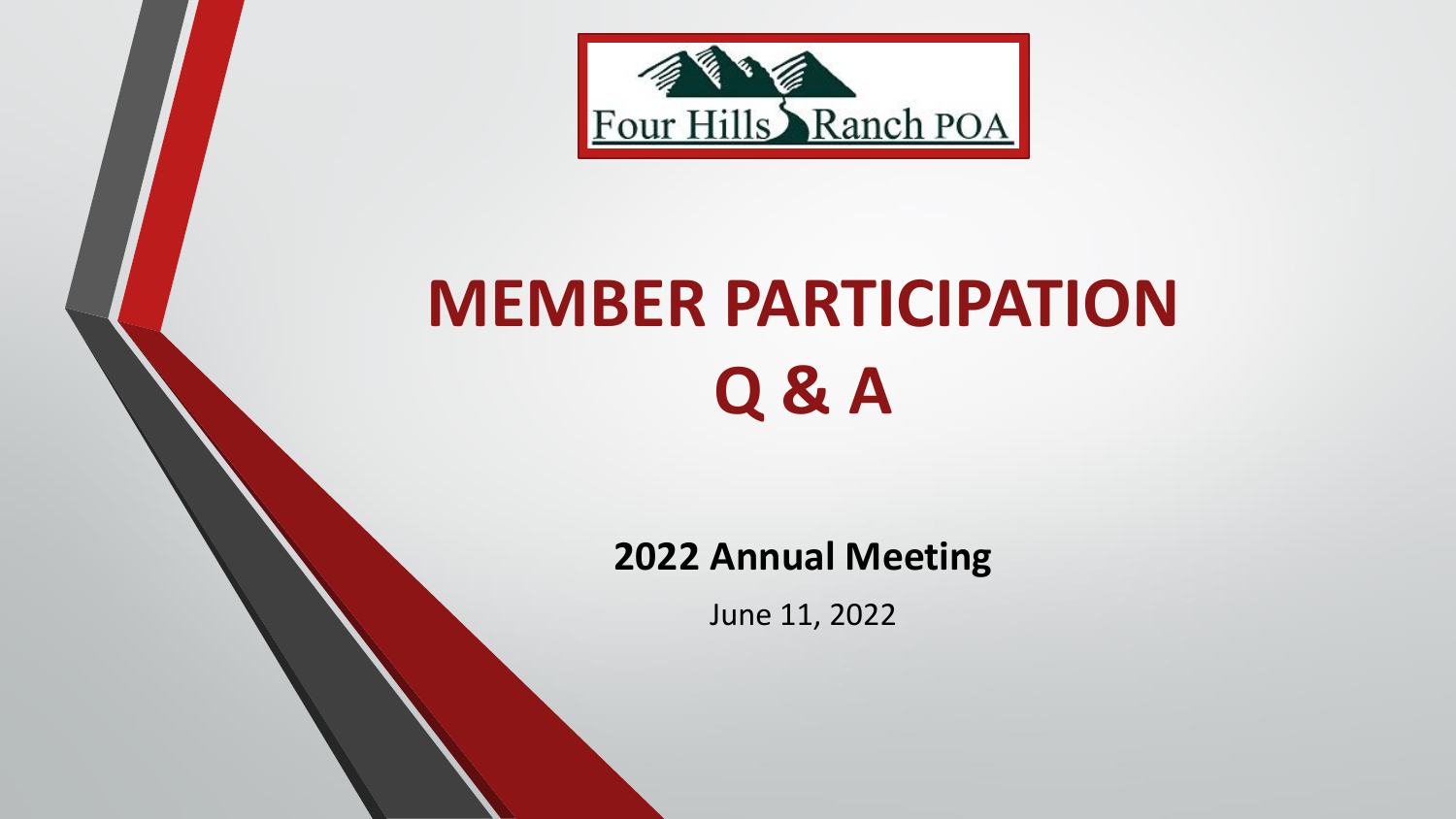

## **CLOSING**

## **2022 Annual Meeting**

June 11, 2022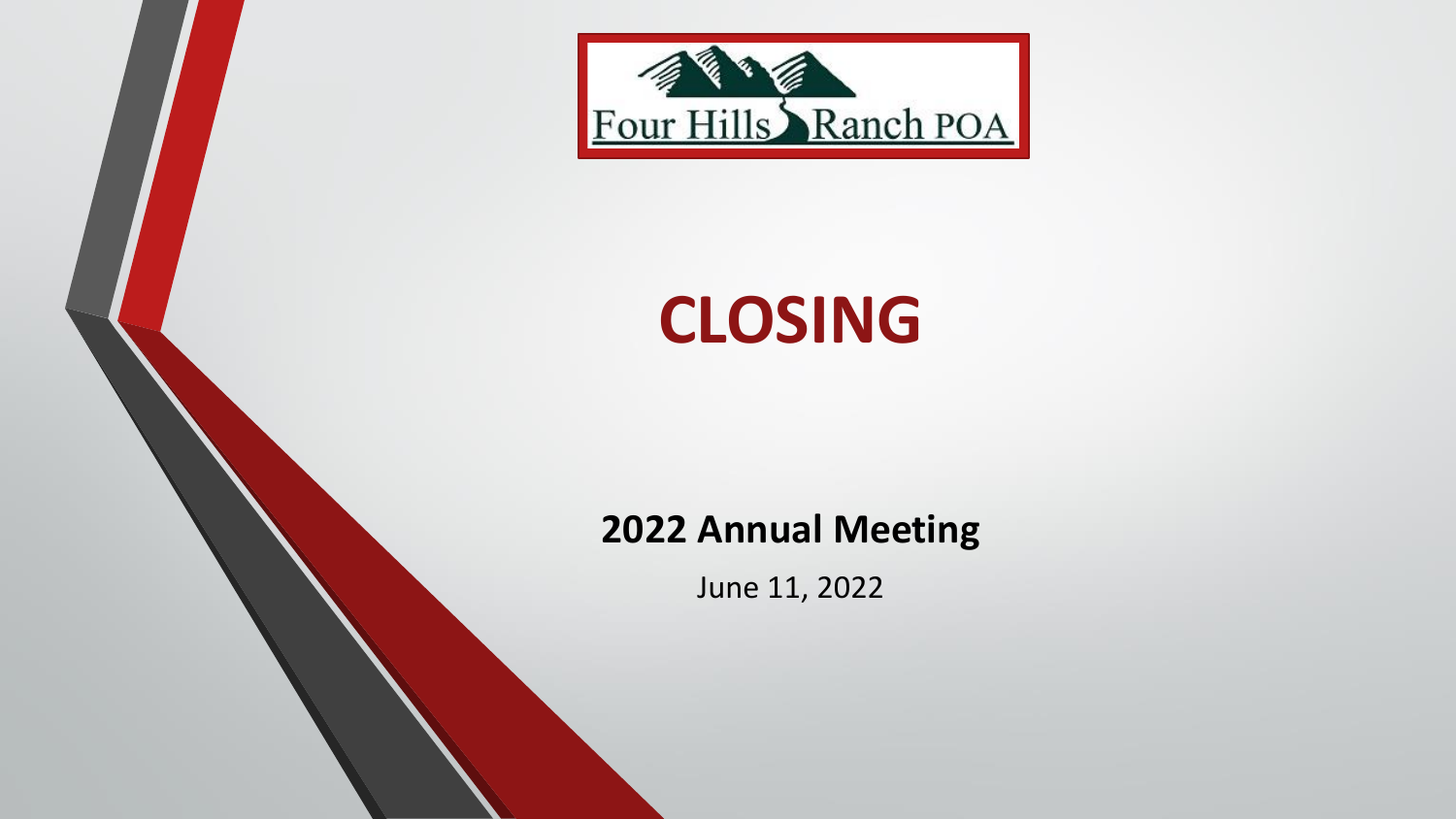

### **Four Hills Ranch POA Annual Meeting**

**June 11, 2022 Miss Kitty's Steakhouse Williams. AZ**

### **NOTE: THE 2022 ANNUAL MEETING POWERPOINT IS ATTACHED TO THE MINUTES FOR ADDITIONAL INFORMATION.**

### **Call to Order**

- Meeting Called to Order at 10:19 a.m. by President Johnson.
- The start of the meeting was delayed due to technical problems with the projector. Participants attending via Zoom were able to view the PowerPoint, but participants at the meeting were not.

### **Welcome & Introductions**

- President Johnson welcomed all participants to the first in-person Annual Meeting since 2019. Both the 2020 and 2021 meetings were held via Zoom
- Board members were introduced, and appreciation expressed for the work they did during the past year.
- Tom Makofske was recognized for his 15<sup>th</sup> consecutive year of serving on the Board of Directors and his contributions during his years of service.

### **Demographics & Meetings –** *Slide 4*

- President Johnson reviewed the information on *Slide 4.*
- Approximately 70 properties have changed owners during the pat 18 months. FHR now has 509 parcels owned by 431 owners.
- Board meetings are held quarterly in June, September, December, and March. Meeting dates, agendas, and minutes can be found on the Four Hills Ranch website at **4hrpoa.org.**

### **Driving Tips –** *Slide 5*

- Driving tips to avoid causing washboarding and to improve safety were presented to participants.
- **Question:** Are owners encouraged to use their own equipment to work on the roads?
	- o Owners are discouraged from working on the roads. The blade contractor maintains a crown on the road for proper drainage and individuals may alter the shape of the road surface.
	- o Please report any trouble spots to the Association at **[President@4hrpoa.org](mailto:President@4hrpoa.org)**
	- **Question:** What is the schedule for blading the roads?
		- o The "Roads" section on the website provides the most up to date information.

### **High Country Fire & Rescue** *– Slide 6*

- HCFR was formed in 2008 and provides fire suppression, emergency medical services, and CPR training.
- Call 911 in the case of emergencies.

### **Secretary-Treasurer Report –** *Slides 8 - 14*

- The 2021 End Year Financial Report was provided in the meeting packets for in-person participants and is available on the Four Hills Ranch website @ **4hrpoa.org**
- Please send any questions regarding the information on the slides to **[Treasurer@4hrpoa.org.](mailto:Treasurer@4hrpoa.org)**

### **Board Election –** *Slides 15 – 17*

- Board Member Tom Makofske reported on the election.
- The Bylaws require 10% of all parcels to establish a quorum the quorum was achieved with 72 ballots, 51 were required. **Elected: Thad Johnson, Kim Shuey, and AnnMarie Bice.**